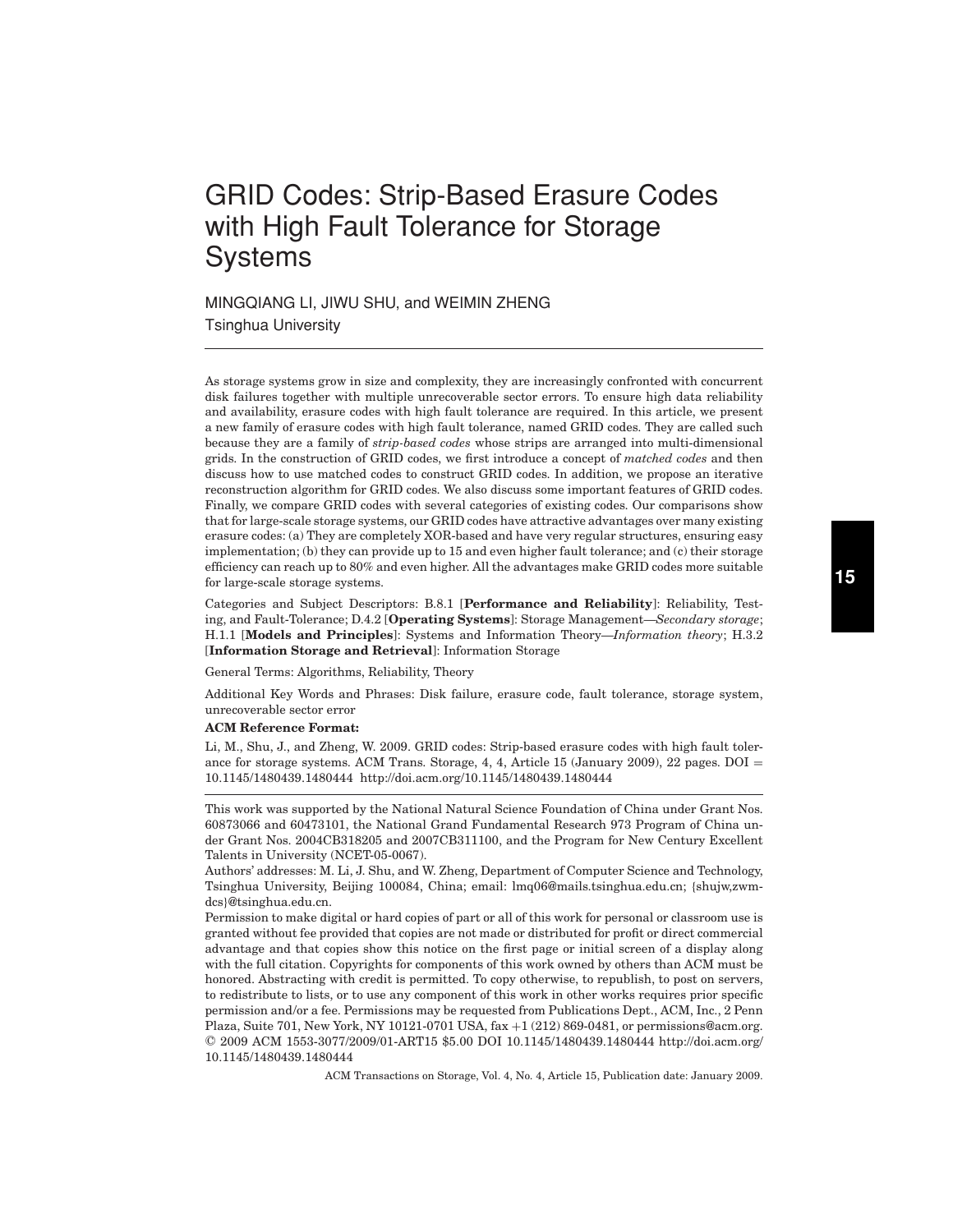# 15:2 • M. Li et al.

# 1. INTRODUCTION

One of the biggest challenges in designing storage systems is how to provide the reliability and availability that are expected by system users. However, as storage systems grow in size and complexity, they are increasingly confronted with concurrent disk failures [Eduardo Pinheiro and Barroso 2007; Schroeder and Gibson 2007] together with multiple unrecoverable sector errors [Bairavasundaram and Schindler 2007]. To ensure high data reliability and availability, highly fault-tolerant technologies are required. Furthermore, as mentioned in Hafner [2005], as the industry moves into very long-term archival storage systems or dRAID (distributed Redundant Arrangement of Independent Devices) node-based systems, the need for highly fault-tolerant technologies will become more urgent.

There are two kinds of highly fault-tolerant technologies: *n*-way mirroring technologies and erasure-coding technologies. *N*-way mirroring technologies can provide sufficient reliability, but have very low storage efficiency (only 1/*n*). In contrast, erasure-coding technologies can provide both high fault tolerance and high storage efficiency. Thus, erasure-coding technologies have become very popular with the designers of storage systems and have been used in many practical systems [Chen and Patterson 1994; Frølund and Veitch 2004; Goodson and Reiter 2004; Wilcke and Loo 2006; Collins and Plank 2005; Aguilera and Xu 2005; Xia and Chien 2007].

Under this background, many erasure codes have been proposed in recent years. Referring to Plank [2005], we divide them into four categories.

- —*Reed-Solomon codes*. Reed-Solomon codes [Reed and Solomon 1960; Roth and Lempel 1989] provide arbitrarily high fault tolerance and optimal storage efficiency (because they are Maximum Distance Separable, or MDS, codes), but require complex Galois field arithmetic. Even if formulated as parity array codes [Blomer and Zuckerman 1995; Plank and Xu 2006], they still have relatively low storage performance [Plank 2008].
- —*Parity array codes*. Some of these (like EVENODD [Blaum and Menon 1995], Row-Diagonal Parity (RDP) codes [Corbett and Sankar 2004], STAR [Huang and Xu 2005], Liberation codes [Plank 2008], and X-code [Xu and Bruck 1999]) are completely XOR-based MDS codes, but have low fault tolerance (not higher than 3). Others can provide high fault tolerance, but still have disadvantages: (i) WEAVER codes [Hafner 2005] are non-MDS codes and have very low storage efficiency (not higher than 50%); and (ii) the generalizations of EVENODD [Blaum and Vardy 2001, 1996] and Feng's codes [Feng and Shen 2005a, 2005b] are based on ring theory and thus require not only XOR operations but also cyclic shift operations.
- —*Parity check codes*. Parity check codes [Rubinoff 1961; Wong and Shea 2001; Anne and Latifi 2004] are completely based on XOR operations, but have relatively low storage efficiency.
- —*LDPC codes*. Low-density Parity Check (LDPC) codes [Gallager 1962; Luby and Spielman 2001; Plank and Thomason 2004; Plank and Thomason 2005]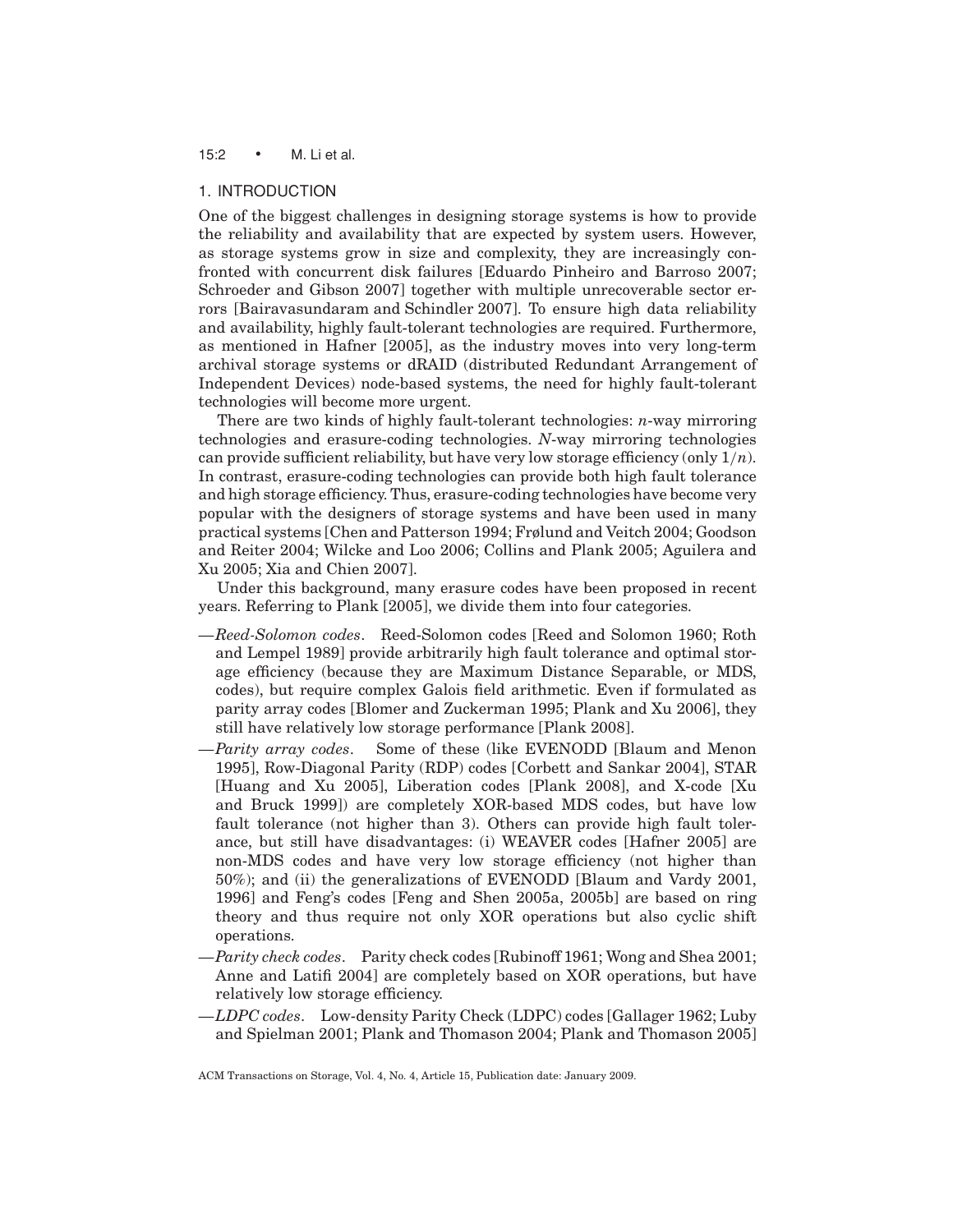are completely XOR-based codes and can provide high fault tolerance and near-optimal storage efficiency, but their structures are too irregular to implement efficiently in storage systems.

Although there are so many erasure codes proposed for storage systems, none of them has become a de facto standard in the storage industry, and we believe that "no such 'perfect' code can exist" [Hafner 2005].

In this article, we present a new family of erasure codes with high fault tolerance, named GRID codes. They are called such because they are a family of *strip-based codes* whose strips are arranged into multi-dimensional grids. They evolve from parity check codes and are constructed based on single parity check (SPC) codes and completely XOR-based MDS parity array codes.

In the construction of GRID codes, we first introduce a concept of *matched codes*. Matched codes are a group of codes that are chosen for constructing a GRID code. We then discuss how to choose matched codes. Meanwhile, we discuss how to construct a GRID code from a group of chosen matched codes. In addition, we propose an iterative reconstruction algorithm for GRID codes.

After introducing GRID codes, we discuss some of their important features. We find that GRID codes possess the advantages of both parity check codes and parity array codes.

Finally, we compare GRID codes with several categories of existing codes. Our comparisons show that for large-scale storage systems, our GRID codes have attractive advantages over many existing erasure codes.

- —They are completely XOR-based and have very regular structures, ensuring easy implementation.
- —They can provide up to 15 and even higher fault tolerance.
- —Their storage efficiencies can reach up to 80% and even higher.

All these advantages make GRID codes more suitable for large-scale storage systems.

This article is organized as follows. We first list some definitions and notations in the next section. Section 3 introduces some related work. We describe our GRID codes in Section 4. Section 5 discusses some important features of GRID codes. Comparisons between GRID codes and other existing codes are made in Section 6. We conclude this article in Section 7.

# 2. DEFINITIONS AND NOTATIONS

Since there are some inconsistencies concerning the use of common terms on storage and erasure code, we state our definitions here to avoid confusion. Referring to Hafner and Roa [2004] and Hafner [2006, 2005], we list some definitions and notations that will be used throughout the article.

- —*Data*: a chunk of bytes or blocks that hold unmodified user data;
- —*Parity*: a chunk of bytes or blocks that hold redundant information generated from user data by an erasure code;
- —*Element*: a fundamental unit of data or parity that can be a bit, a byte, a sector, or a larger disk block;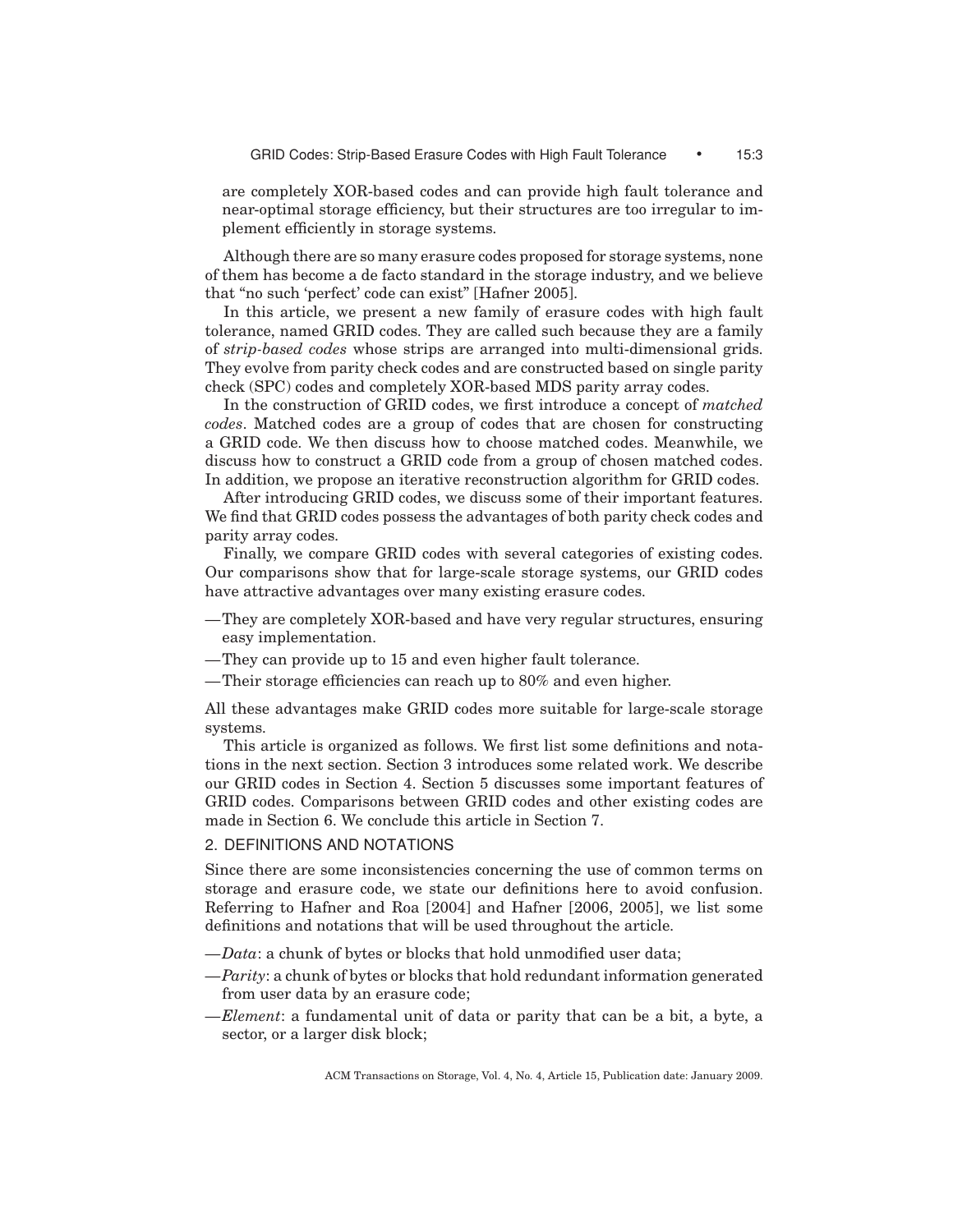15:4 • M. Li et al.



Fig. 1. Element, strip, and stripe in an horizontal code.

- —*Stripe*: a maximal set of data and parity elements that are dependently related by an erasure code; the stripe size is defined as the number of disks that hold a stripe and is denoted by *n*.
- —*Strip*: a maximal set of elements in a stripe that are stored on the same disk; the strip size is defined as the number of elements contained in a strip and is denoted by *s*.
- —*Horizontal codes*: the family of erasure codes in which data and parity elements within a stripe are stored in separate strips (Figure 1 shows a representation of our notions of element, strip, and stripe in a typical horizontal code.);
- —*Vertical codes*: the family of erasure codes in which each strip within a stripe contains both data and parity elements;
- —*Distance*: the minimum number of erased strips that can result in user data loss; denoted by *d*.
- —*Fault tolerance*: the maximum number of erased strips that an erasure code promises to be able to reconstruct; denoted by *t*. It is clear that  $t = d - 1$ .
- —*Storage efficiency*: the ratio of user data to the total of user data plus redundancy data; denoted by *E*.
- —*Maximum Distance Separable (MDS) codes*: the family of erasure codes that attain the Singleton bound [MacWilliams and Sloane 1977] and thus provide optimal storage efficiency;
- —*Non-MDS codes*: the family of erasure codes that do not attain the Singleton bound;
- —*Data out-degree*: the number of parity elements to which a data element contributes;
- —*Parity in-degree*: the number of data elements that are involved in computing a parity element;
- —*Write lock zone*: the set of data and parity elements within a stripe that should be locked during a write operation so as to ensure parity consistency in case of failures;
- —*Reconstruction zone*: the set of strips within a stripe that are involved in a reconstruction operation.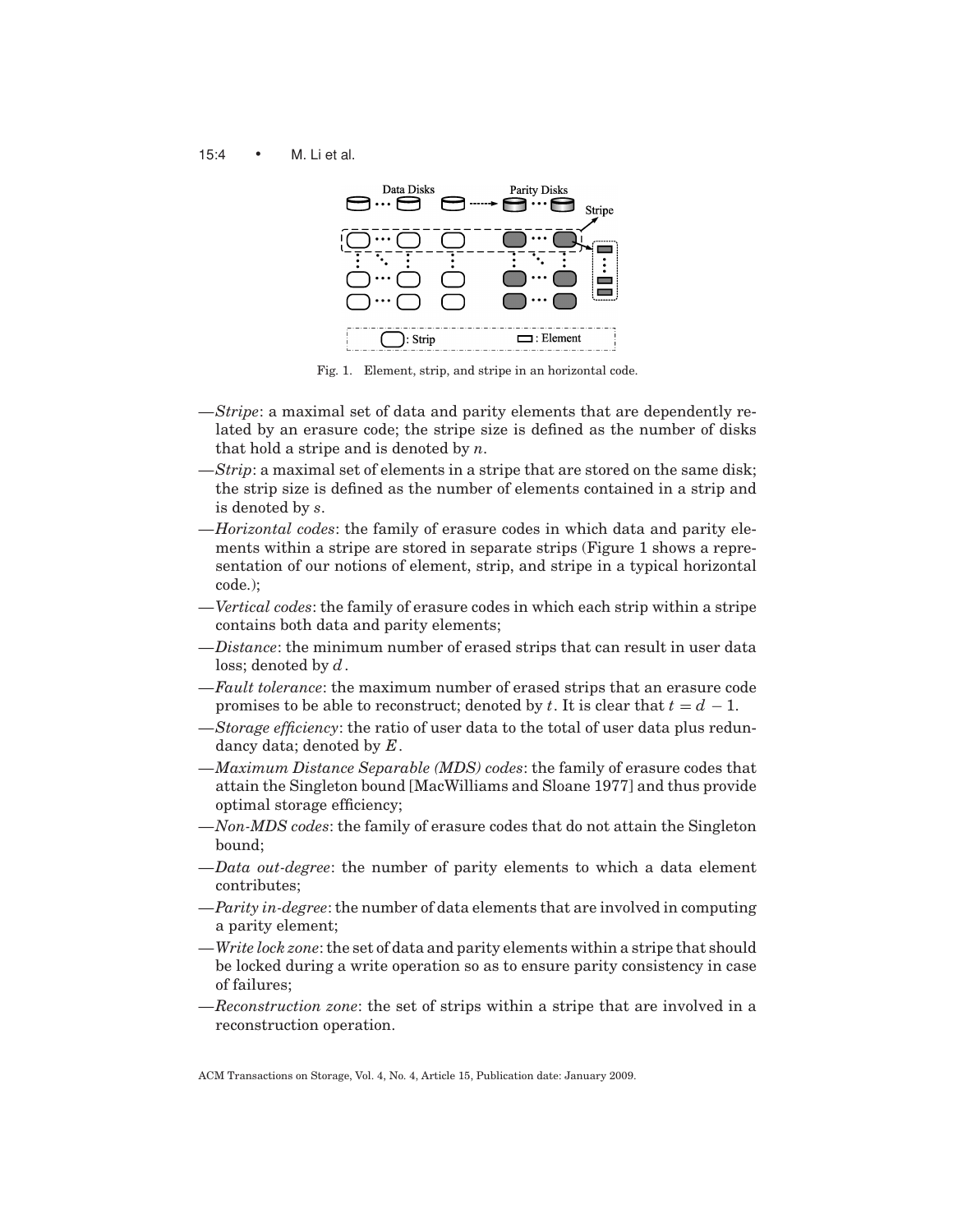# 3. RELATED WORK

Before presenting our GRID codes, we introduce some related work in this section. Many erasure codes have been proposed in recent years. Referring to Plank [2005], we divide them into four categories.

*Reed-Solomon codes*. There are two types of Reed-Solomon codes: standard Reed-Solomon codes (based on Vandermonde matrices) [Reed and Solomon 1960], and Cauchy Reed-Solomon codes (based on Cauchy matrices) [Roth and Lempel 1989], both of which are horizontal codes. Data on each device is broken up into *w*-bit strips, and the *i*th strip on each parity device is calculated from the *i*th strip on each data device using Galois field arithmetic  $(FP(2^w))$ . They provide arbitrarily high fault tolerance and optimal storage efficiency (because they are MDS codes), but require complex Galois field arithmetic. Recently, in order to reduce the overheads of encoding and decoding processes, the binary matrix coding technology has been employed in Cauchy Reed-Solomon codes to convert them to parity array codes that work on groups of *w* bits [Blomer and Zuckerman 1995; Plank and Xu 2006]. Even so, they still have relatively low storage performance [Plank 2008].

*Parity array codes*. They come in three types: (i) horizontal codes, such as EVENODD [Blaum and Menon 1995] (and its generalizations Blaum and Vardy [2001, 1996]), row-diagonal parity (RDP) codes [Corbett and Sankar 2004], STAR [Huang and Xu 2005], Feng's codes [Feng and Shen 2005a, 2005b] and Liberation codes [Plank 2008]; (ii) vertical codes, such as X-code [Xu and Bruck 1999] and WEAVER codes [Hafner 2005]; and (iii) horizontal and vertical codes (the hybrids of horizontal codes and vertical codes), such as HoVer codes [Hafner 2006]. Some of them (like EVENODD, RDP codes, STAR, Liberation codes, and X-codes) are MDS codes and are completely based on simple XOR operations, but have low fault tolerance (not higher than 3). Others can provide high fault tolerance, but still have disadvantages: (i) WEAVER codes are non-MDS codes and have very low storage efficiency (not higher than 50%); and (ii) the generalizations of EVENODD and Feng's codes are based on ring theory and thus require not only XOR operations but also cyclic shift operations.

*Parity check codes*. Parity check codes are constructed based on single parity check (SPC) codes. One typical representative of them is the widely used two-dimensional one, namely horizontal and vertical parity check (HVPC) code. Recently, several higher-dimensional ones have also been proposed in Rubinoff [1961], Wong and Shea [2001], and Anne and Latifi [2004]. Parity check codes are completely based on XOR operations, but have relatively low storage efficiency.

*LDPC codes*. Low-density parity check (LDPC) codes [Gallager 1962; Luby and Spielman 2001] are one-dimensional XOR-based codes and are constructed based on the Tanner graph [Tanner 1981]. They were originally designed for communication channels, but have recently been studied in the context of storage applications over wide-area networks Plank and Thomason [2005, 2004]. In these applications, random packet loss (or delay) is the dominant erasure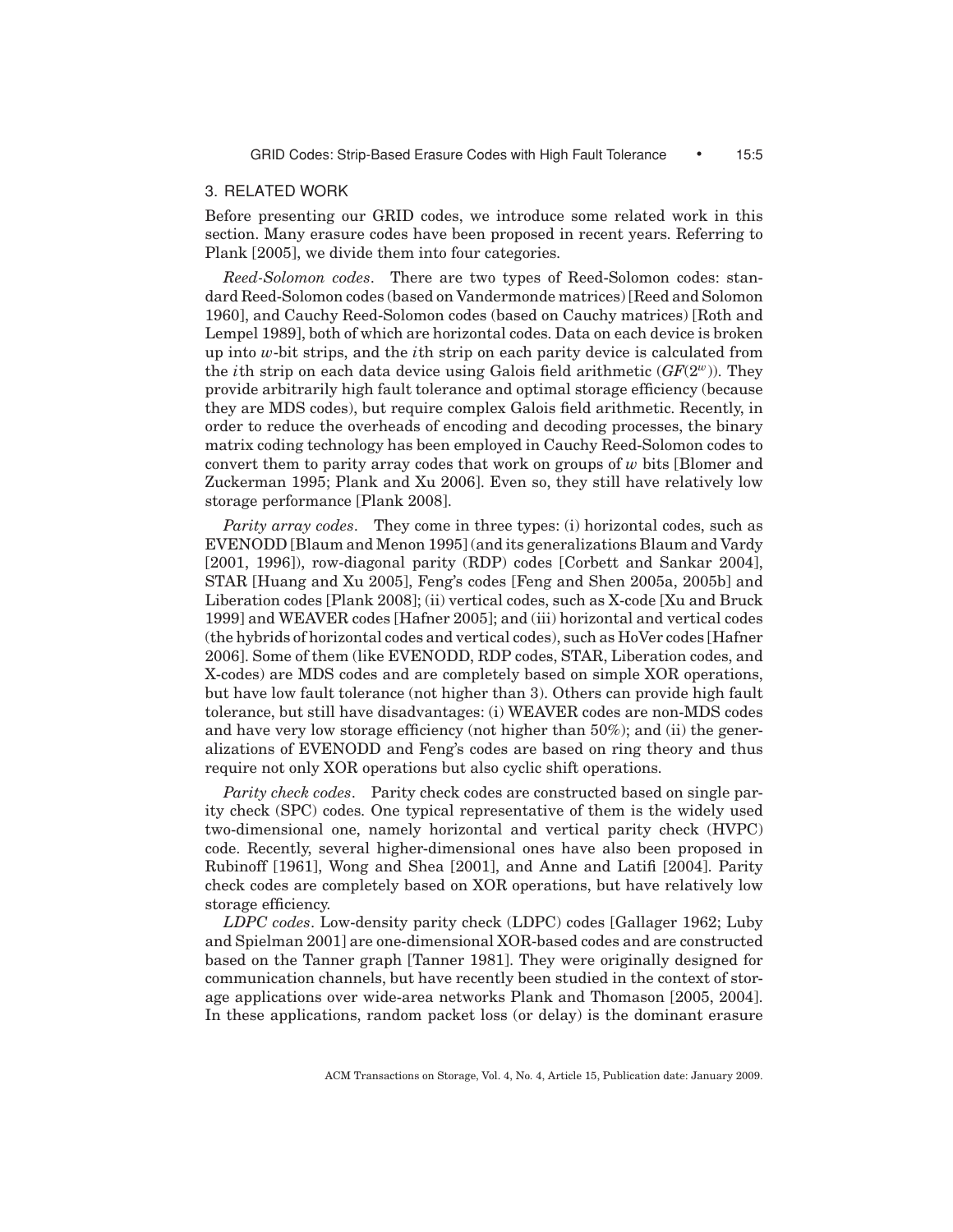15:6 • M. Li et al.

| $D_{0,0}$     | $D_{0,1}$     | .        | $D_{0,k_2-1}$     | $P_{0,*}$     |
|---------------|---------------|----------|-------------------|---------------|
|               |               | .        | $1.k_2-1$         | *             |
|               |               |          |                   |               |
| $D_{k_1-1,0}$ | $D_{k_1-1,1}$ | .        | $D_{k_1-1,k_2-1}$ | $P_{k_1-1,*}$ |
|               |               | $\cdots$ |                   |               |
| $P_{*,0}$     | $P_{*,1}$     | .        | $P_{*,k_2-1}$     | $P_{*,*}$     |

Fig. 2. An example of horizontal and vertical parity check (HVPC) codes.

model (rather than total device failure). Good LDPC codes with high fault tolerance and near-optimal storage efficiency often have highly irregular structures, which are not well suited to storage systems.

Although there are so many erasure codes proposed for storage systems, none of them has become a de facto standard in the storage industry because every code is designed by making some trade-offs among fault tolerance, performance, and storage efficiency. As mentioned in Hafner [2005], "No such 'perfect' code can exist."

# 4. GRID CODE DESCRIPTION

In this section, we will describe our GRID codes. Since the GRID codes evolve from parity check codes and are constructed based on single parity check (SPC) codes and completely XOR-based MDS parity array codes, before giving the definition of GRID codes, we first briefly introduce parity check codes and completely XOR-based MDS parity array codes.

4.1 A Brief Introduction of Parity Check Codes and Completely XOR-Based MDS Parity Array Codes

4.1.1 *Parity Check Codes.* Parity check codes [Rubinoff 1961; Wong and Shea 2001; Anne and Latifi 2004] are constructed based on single parity check (SPC) codes. Before introducing parity check codes, we first describe SPC codes.

In the scheme of SPC codes, we append a parity strip (denoted by *P*) at the end of data strips (denoted by  $D_0$ ,  $D_1$ , ..., and  $D_{k-1}$ , where  $k \geq 2$ ), and the parity strip is calculated by the expression  $P = D_0 \oplus D_1 \oplus \cdots \oplus D_{k-1}$ . In SPC codes, there is no restriction on their stripe size and strip size. SPC codes can always tolerate one fault.

We now introduce parity check codes. Parity check codes are constructed based on single parity check (SPC) codes. One typical representative of them is the widely used two-dimensional one, namely horizontal and vertical parity check (HVPC) code. We will introduce HVPC codes as follows.

HVPC codes arrange data strips into a two-dimensional array. Figure 2 gives an example of HVPC codes. In this figure, there are  $k_1 \times k_2$  data strips that form a array  $(D_{i,j})_{k_1\times k_2}$ , where  $k_1 \geq 2$  and  $k_2 \geq 2$ . The row parity strips and column parity strips are calculated by the expressions

$$
\begin{cases}\nP_{i,*} = D_{i,0} \oplus D_{i,1} \oplus \cdots \oplus D_{i,k_2-1}, & i = 0, 1, \ldots, k_1 - 1; \\
P_{*,j} = D_{0,j} \oplus D_{1,j} \oplus \cdots \oplus D_{k_1-1,j}, & j = 0, 1, \ldots, k_2 - 1.\n\end{cases} \tag{1}
$$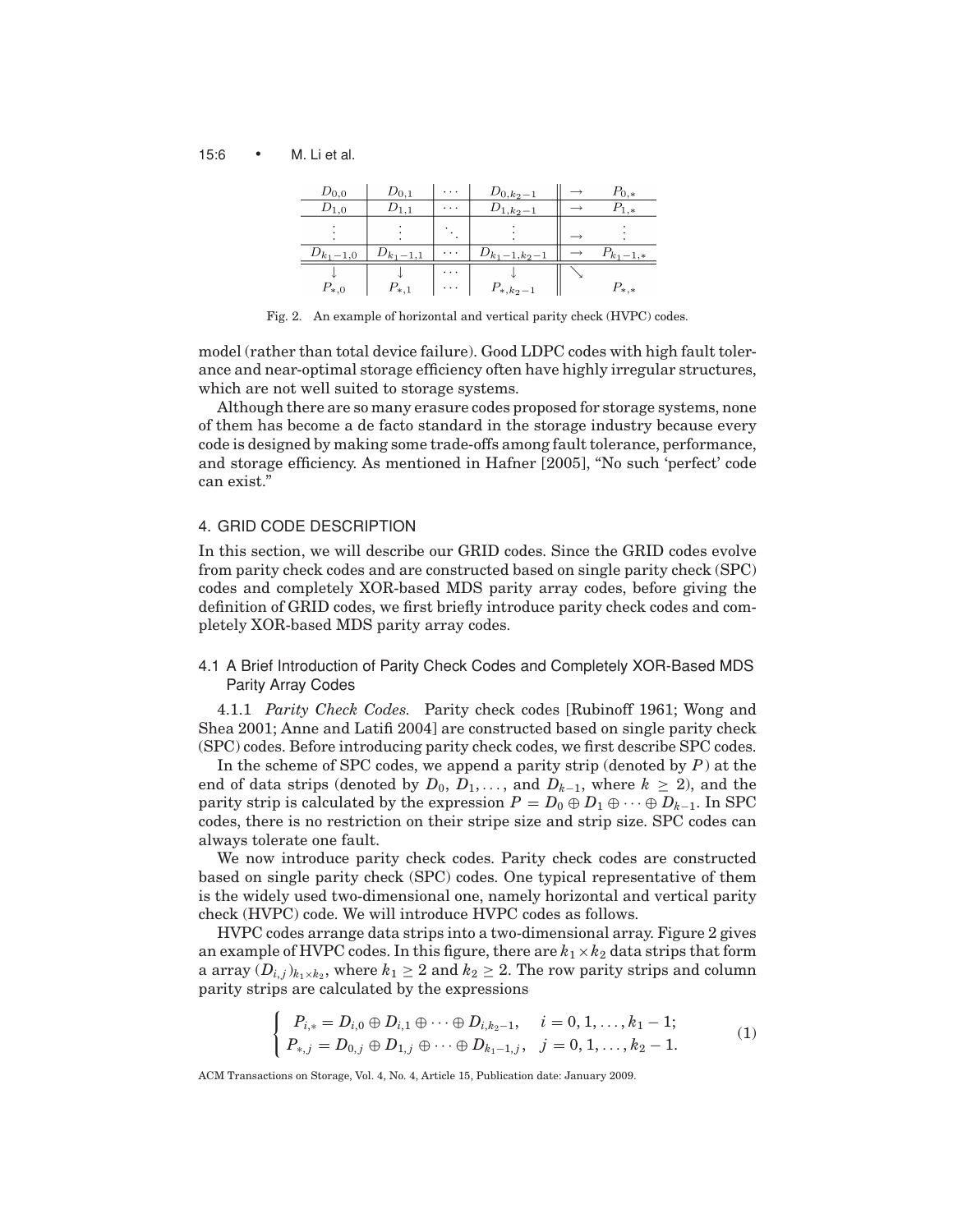The diagonal parity strip can then be calculated by

$$
P_{*,*} = P_{0,*} \oplus P_{1,*} \oplus \cdots \oplus P_{k_1-1,*},\tag{2}
$$

or

$$
P_{*,*} = P_{*,0} \oplus P_{*,1} \oplus \cdots \oplus P_{*,k_2-1}.
$$
 (3)

From Figure 2, we can see that HVPC codes cannot reconstruct four erased strips that form a rectangle erasure pattern. Thus, the fault tolerance of HVPC codes is 3. In addition, in HVPC codes, there is no restriction on the strip size.

There also exist other higher-dimensional parity check codes. We will not enumerate all of them. Please see Rubinoff [1961], Wong and Shea [2001], and Anne and Latifi [2004] for details. In all of them, there is no restriction on the strip size.

4.1.2 *Completely XOR-Based MDS Parity Array Codes.* We now introduce completely XOR-based MDS parity array codes. They come in two types: horizontal codes and vertical codes.

Horizontal codes are those codes in which data and parity elements within a stripe are stored in separate strips. We do not enumerate all of them, but only take EVENODD [Blaum and Menon 1995] with 2 fault tolerance and STAR [Huang and Xu 2005] with 3 fault tolerance as examples. In an EVENODD code with the stripe size *n*, there are  $n - 2$  data strips and two parity strips in each stripe, and each strip should contain *n* − 3 elements, where *n* − 2 should be a prime number. In a STAR code with the stripe size *n*, there are *n* − 3 data strips and three parity strips in each stripe, and each strip should contain *n*−3 elements, where  $n-3$  should be a prime number.

Vertical codes are those codes in which each strip within a stripe contains both data and parity elements. Similarly, we do not enumerate all of them, but only take X-code [Xu and Bruck 1999] with 2 fault tolerance as an example. In an X-code with the stripe size *n*, there should be  $n-2$  data elements and two parity elements contained in each strip, where *n* should be a prime number.

In the earlier discussions, we only focus on those properties that will be involved in the construction of GRID codes. For further details about EVENODD, STAR, and X-code, please refer to Blaum and Menon [1995], Huang and Xu [2005], and Xu and Bruck [1999].

## 4.2 Definition of GRID Codes

Since our GRID codes are *strip-based codes*, we first introduce the concept of strip-based codes and then define our GRID codes.

As shown in the previous subsection, unlike other existing erasure codes that build their redundant relations based on the elements, parity check codes build their redundant relations based on the strips. This leads us to introduce two new concepts.

- —*Element-based codes*: the family of erasure codes that build their redundant relations based on the elements;
- —*Strip-based codes*: the family of erasure codes that build their redundant relations based on the strips.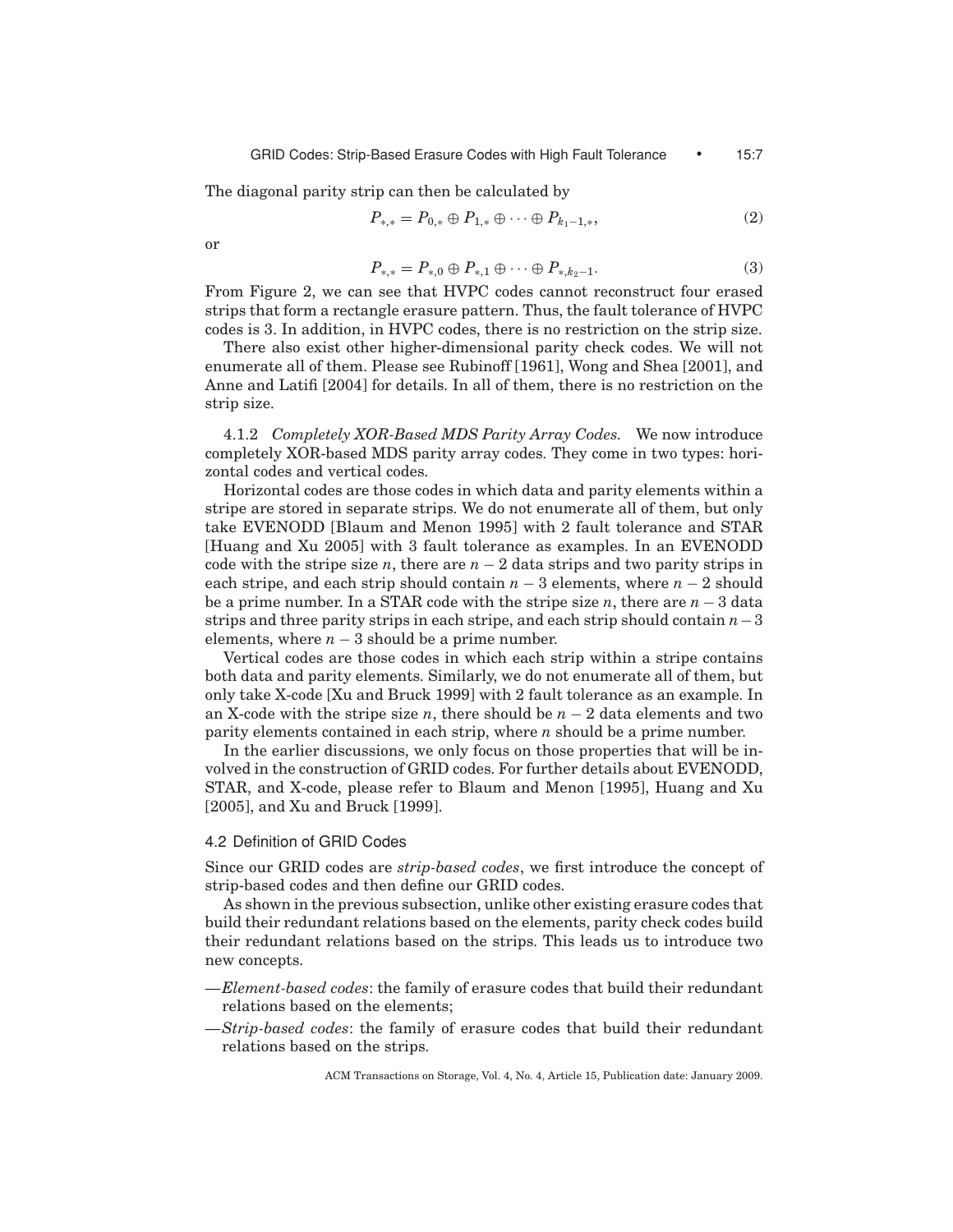15:8 • M. Li et al.



Fig. 3. Stripe layout of a two-dimensional GRID code.

Because strip-based codes build their redundant relations based on higherlevel units, we are very interested in how to exploit their potential.

Following this thread, we develop a new family of strip-based codes, named GRID codes. The definition of GRID codes is given as follows.

*Definition* 4.1*.* GRID codes are a family of strip-based codes whose strips are arranged into multi-dimensional grids.

In this article, we will focus our discussions on two-dimensional GRID codes that evolve from HVPC codes. It is to be noted that the higher-dimensional GRID codes can also be constructed in a similar manner.

Figure 3 illustrates the stripe layout of a two-dimensional GRID code. In a stripe, all the strips are arranged into a two-dimensional grid. All the strips in each row form a row substripe, and those in each column form a column substripe. Suppose that the row substripe size (defined as the number of strips contained in each row substripe) is  $n_r$ , and the column substripe size (defined as the number of strips contained in each column substripe) is  $n_c$ . Then, the stripe size of this two-dimensional GRID code is  $n = n_r \times n_c$ .

In GRID codes, all the row substripes should be encoded by the same erasure code, and all the column substripes should also be encoded by the same erasure code. Moreover, the code chosen for all the row substripes should match with that for all the column substripes. We call the two codes *matched codes*.

*Definition* 4.2*.* Matched codes are a group of codes that are chosen for constructing a GRID code.

We will discuss how to choose matched codes in the construction of GRID codes in the next subsection.

# 4.3 Construction of GRID Codes

In the construction of GRID codes, the first step is to choose matched codes. In order to construct completely XOR-based GRID codes with high storage efficiency, we use completely XOR-based MDS codes in matched codes, including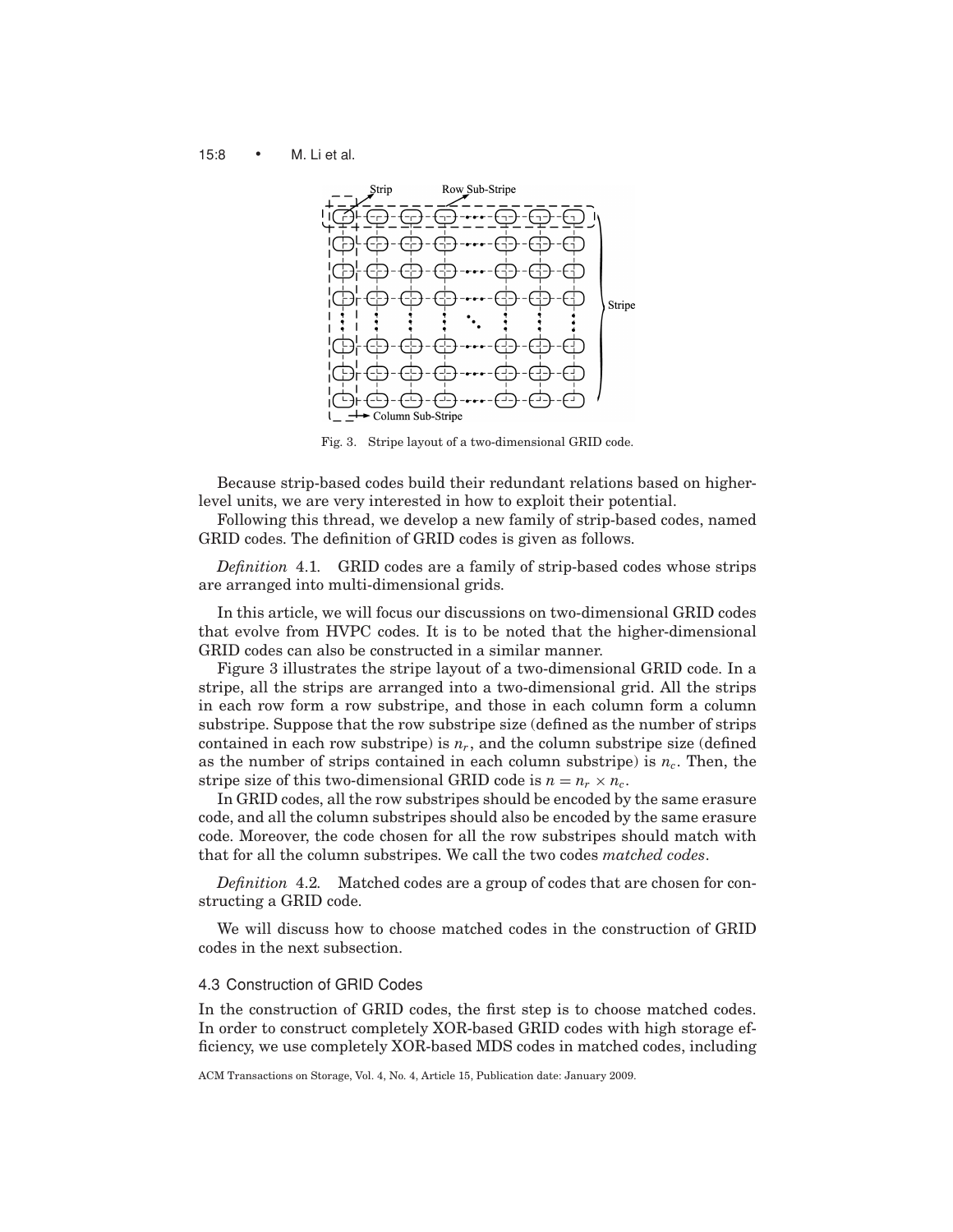| Code   |               |                | <b>Fault Tolerance</b> | Stripe Size | Strip Size |
|--------|---------------|----------------|------------------------|-------------|------------|
|        | SPC Code      |                | $t=1$                  | Arbitrary   | ___        |
| Parity | Horizontal    | <b>EVENODD</b> | $t=2$                  | $n=p+2$     | $s=p-1$    |
| Array  | Code          | STAR           | $t=3$                  | $n=p+3$     | $s = p$    |
| Code   | Vertical Code | X-Code         | $t=2$                  | $n = p$     | $s = p$    |

Table I. Some Examples of Completely XOR-Based MDS Codes

In this table, *p* is a prime number.

SPC codes and completely XOR-based MDS parity array codes (such as EVEN-ODD, STAR, and X-code). Table I gives some examples of completely XOR-based MDS codes and shows their important properties, such as fault tolerance, stripe size, and strip size.

The matched codes chosen for a two-dimensional GRID code should consist of two completely XOR-based MDS codes. Suppose that the code chosen for all the row substripes is  $code_r$ , and that chosen for all the column substripes is  $code_c$ . We then use M(*coder* , *codec*) to represent this group of matched codes. Correspondingly, the two-dimensional GRID code constructed from  $\mathbb{M}(code_r, code_c)$ is denoted by *GRID*(*coder* , *codec*).

We now discuss how to choose  $\mathbb{M}(code_r,code_c)$  for a two-dimensional GRID code. Meanwhile, we discuss how to use  $\mathbb{M}(code_r,code_c)$  to construct  $GRID$ ( $code_r$ ,  $code_c$ ).

To simplify our discussions, we divided all the completely XOR-based MDS codes into two categories: horizontal codes and vertical codes. Obviously, the SPC codes belong to the category of horizontal codes.

According to the preceding classification, there are three cases for a pair of completely XOR-based MDS codes that may be chosen to form M(*coder* , *codec*):

—two horizontal codes;

—one horizontal code and one vertical code; and

—two vertical codes.

We will discuss them as follows.

4.3.1 *Case* 1: *Two Horizontal Codes.* In this case, the strip sizes of the two codes should meet the following condition.

*Condition* 4.3. When the two codes in  $\mathbb{M}(code_r,code_c)$  consist of two horizontal codes, the strip sizes of  $code_r$  and  $code_c$  should be equal.

Especially if one code is an SPC code, the other one can be any completely XOR-based MDS code. This is because the fundamental unit of an SPC code is the strip. Moreover, if  $code_r$  and  $code_c$  are both SPC codes,  $GRID(code_r, code_c)$ becomes an HVPC code.

In this case, the corresponding *GRID*(*coder* , *codec*) has two kinds of stripe layouts:

—*Row-first layout*. This is the stripe layout in which all the row substripes are first encoded by *code<sub>r</sub>*, and the column substripes that do not contain parity strips are then encoded by *codec*.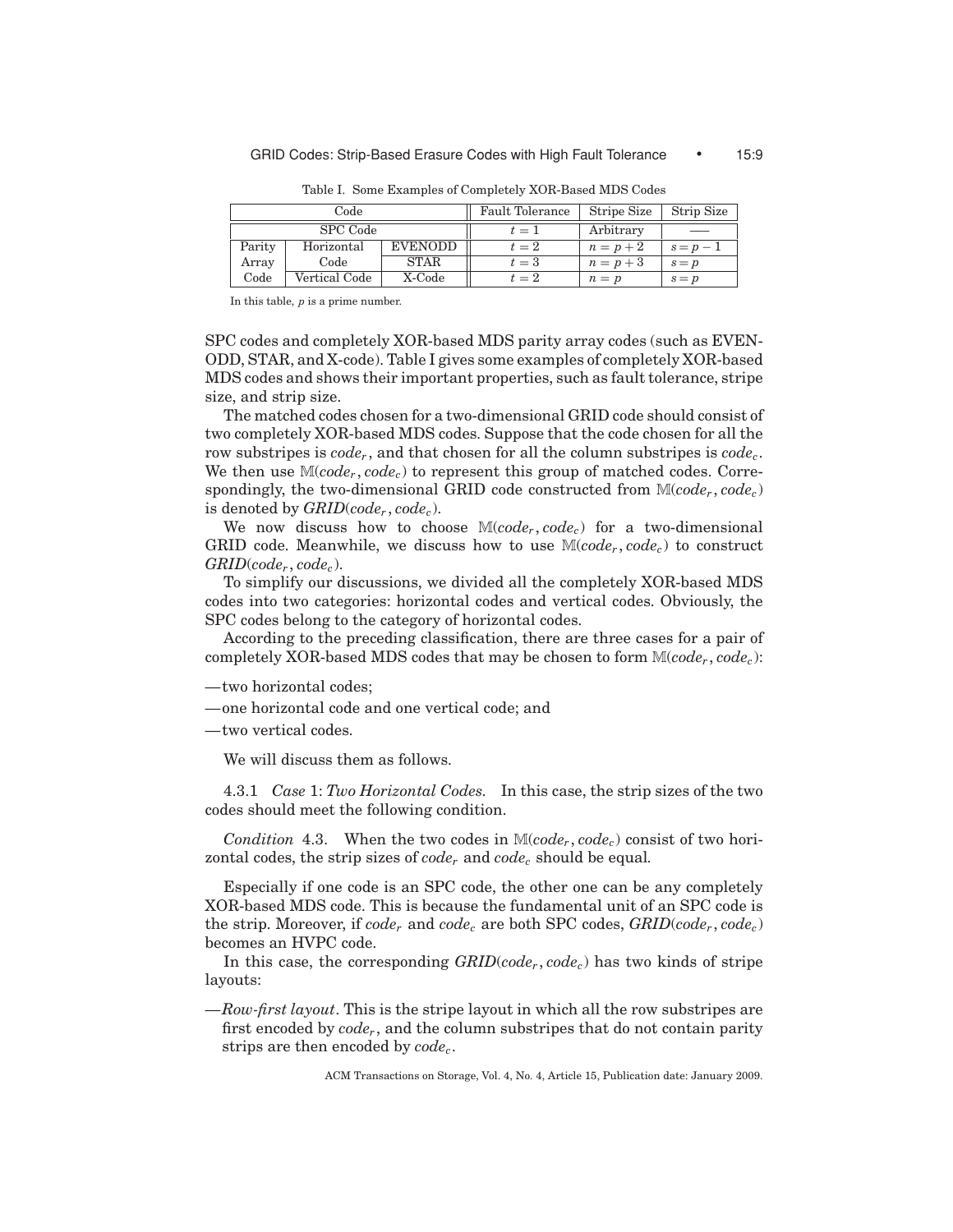15:10 • M. Li et al.



Fig. 4. Two kinds of stripe layouts of *GRID* (*EVENODD*, *SPC*).

—*Column-first layout*. This is the stripe layout in which all the column substripes are first encoded by *codec*, and the row substripes that do not contain parity strips are then encoded by *coder* .

We now take an EVENODD code and an SPC code as an example. They can form M(*EVENODD, SPC*) and thus can be used to construct the GRID code *GRID*(*EVENODD, SPC*). Figure 4 shows the two kinds of stripe layouts of *GRID*(*EVENODD, SPC*). As shown in Figure 4(a), in the row-first layout, all the row substripes are first encoded by the EVENODD code, and the column substripes that do not contain parity strips are then encoded by the SPC code. Similarly, as shown in Figure 4(b), in the column-first layout, all the column substripes are first encoded by the SPC code, and the row substripes that do not contain parity strips are then encoded by the EVENODD code.

4.3.2 *Case* 2: *One Horizontal Code and One Vertical Code.* In this case, the strip sizes of the two codes should meet the following condition.

*Condition* 4.4. When the two codes in  $\mathbb{M}(code_r,code_c)$  consist of one horizontal code and one vertical code, the strip sizes of *code<sub>r</sub>* and *code<sub>c</sub>* should be equal*.*

Unlike in the previous case, the corresponding  $GRID$  ( $code<sub>r</sub>$ ,  $code<sub>c</sub>$ ) here has only one kind of stripe layout, namely the horizontal-code-first layout. The reason is that in vertical codes, each strip contains both data and parity elements, and this prevents us from constructing the vertical-code-first layout.

We now take a STAR code and an X-code as an example. From Table I, we can see that their strip sizes are both prime numbers and thus can be equal. They can form  $M(STAR, X - Code)$  and thus can be used to construct *GRID*(*STAR*, *X* − *Code*). Figure 5 shows the one and only kind of stripe layout of *GRID*(*STAR*, *X* − *Code*). As shown in this figure, all the row substripes are first encoded by the horizontal code STAR, and the column substripes that do not contain parity strips are then encoded by the vertical code X-code.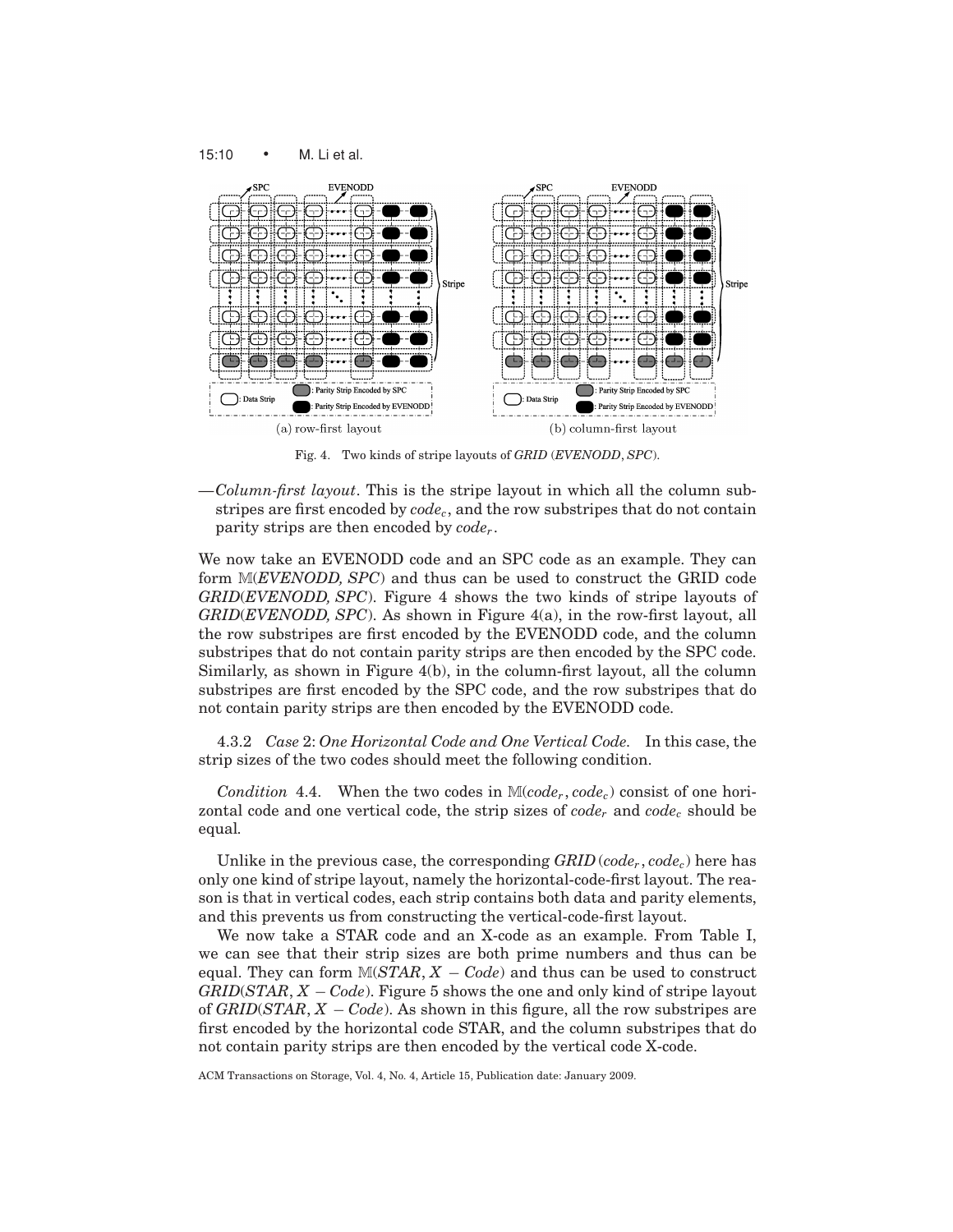

Fig. 5. One and only kind of stripe layout of *GRID*(*STAR*, *X* − *Code*).

Table II. Some Examples to Illustrate which Two Codes can Form Matched Codes

|          |               |                | <b>SPC</b> | Parity Array Code |             |               |
|----------|---------------|----------------|------------|-------------------|-------------|---------------|
|          |               |                |            | Horizontal Code   |             | Vertical Code |
|          |               |                | Code       | <b>EVENODD</b>    | <b>STAR</b> | X-Code        |
| SPC Code |               |                |            |                   |             |               |
| Parity   | Horizontal    | <b>EVENODD</b> |            |                   |             |               |
| Array    | Code          | STAR           |            |                   |             |               |
| Code     | Vertical Code | X-Code         |            |                   |             |               |

In this table, the symbol <sup>√</sup> is used to denote that the two codes can form *matched codes*, while the symbol × is used to denote that the two codes cannot form *matched codes*.

4.3.3 *Case* 3: *Two Vertical Codes.* From what has been discussed in the previous case, we can see that in the construction of GRID codes, if all the row (column) substripes choose a vertical code, all the column (row) substripes then cannot choose a vertical code again. Therefore, two vertical codes cannot form matched codes and thus cannot be used to construct a two-dimensional GRID code.

Having discussed all the three cases, we now give some examples to illustrate which two codes can form matched codes in Table II. The results in this table can be easily deduced from Table I. From this table, we can make the following observations.

- $-\text{In } \mathbb{M}(code_r,code_c)$ , if one of the two codes is an SPC code, the other one can be any completely XOR-based MDS code.
- —A horizontal code always matches with itself.
- $\Box$ In  $\mathbb{M}(code_r,code_c)$ , the two codes cannot both be vertical codes.

For all of the examples of matched codes in Table II, their corresponding GRID codes can be easily constructed by using the approaches that have been developed in our previous discussions.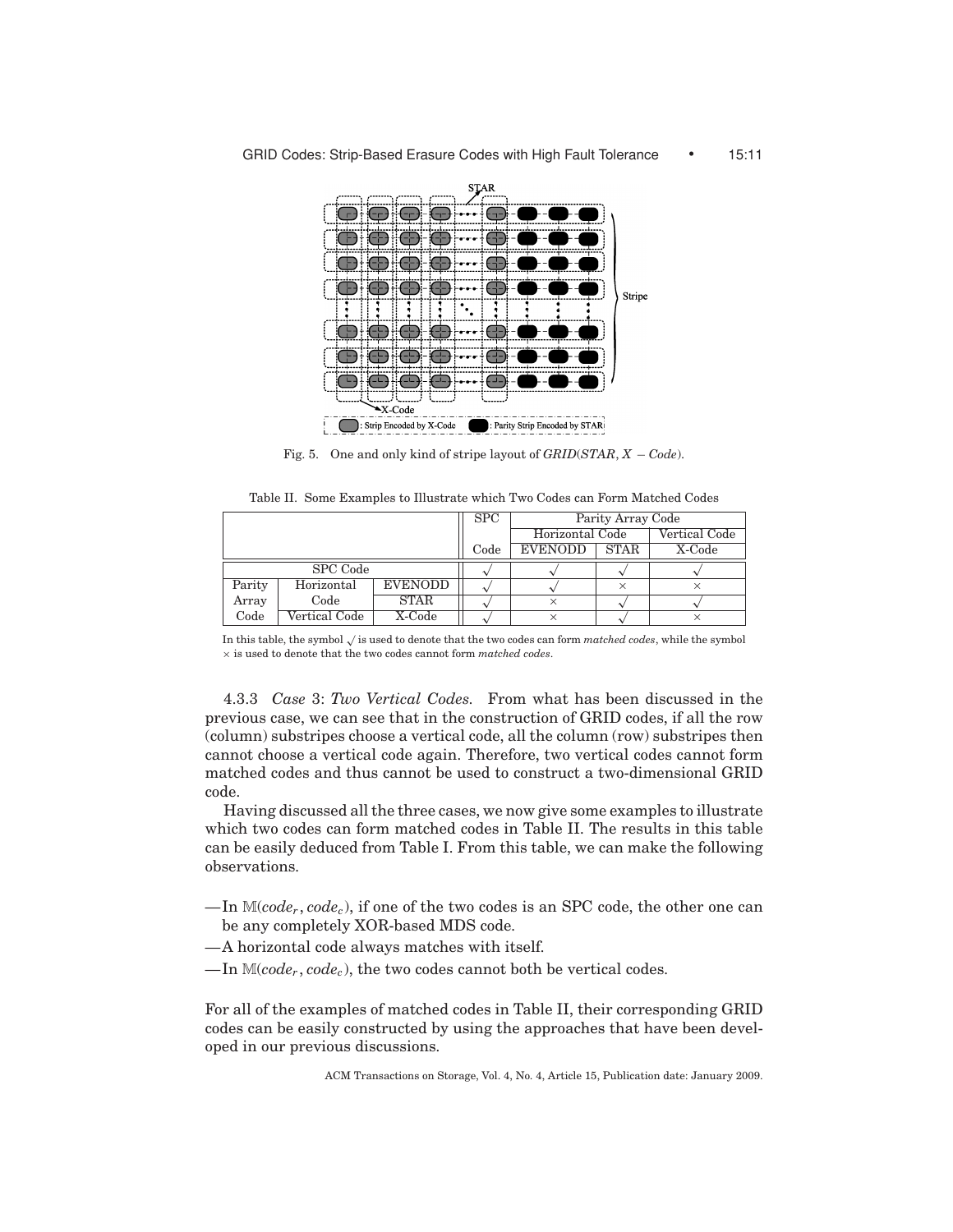#### An Iterative Reconstruction Algorithm for  $GRID(code_r, code_c)$

 $(1)$ . For the row substripes containing the erased strips that have not been reconstructed, reconstruct those containing no more than  $t_r$  erased strips by using the reconstruction algorithm of  $code_r$ . If all the row substripes contain more than  $t_r$  erased strips, set the flag  $F_r \leftarrow 0$ ; else, set the flag  $F_r \leftarrow 1$ .

 $(2)$ . For the column substripes containing the erased strips that have not been reconstructed, reconstruct those containing no more than  $t_c$  erased strips by using the reconstruction algorithm of code<sub>c</sub>. If all the column substripes contain more than  $t_c$  erased strips, set the flag  $F_c \leftarrow 0$ ; else, set the flag  $F_c \leftarrow 1$ .

 $(3)$ . If all the erased strips have been reconstructed, return TRUE; else, continue to the next step. (4). If  $F_r == 0$  and  $F_c == 0$ , return FALSE; else, go back to Step (1).



Fig. 6. An iterative reconstruction algorithm for  $GRID(code<sub>r</sub>, code<sub>c</sub>)$ .

Fig. 7. Three examples of unrecoverable erasure patterns for *GRID*(*EVENODD, SPC*).

# 4.4 Lost Data Reconstruction in GRID Codes

In this subsection, we first propose an iterative reconstruction algorithm for GRID codes. For a two-dimensional GRID code *GRID*(*coder* , *codec*), suppose that the fault tolerance of  $code_r$  is  $t_r$ , and that of  $code_c$  is  $t_c$ . Then, the iterative reconstruction algorithm for *GRID*(*coder* , *codec*) is given in Figure 6.

In this algorithm, if TRUE is returned, all the erased strips have been reconstructed; if FALSE is returned, some erased strips cannot be reconstructed, and these remaining erased strips form an *unrecoverable erasure pattern*, which has the following two properties:

- (1) the number of erased strips in each row is larger than  $t_r$ ;
- (2) the number of erased strips in each column is larger than  $t_c$ .

Take *GRID* (*EVENODD, SPC*) for example. Figure 7 gives three examples of unrecoverable erasure patterns for *GRID* (*EVENODD, SPC*).

Having given the reconstruction algorithm, we now discuss the fault tolerance of  $GRID$  ( $code_r, code_c$ ). We notice that for a given erasure scenario, if the number of erased strips is smaller than  $(t_c+1)\times(t_r+1)$ , all the erased strips will be reconstructed by the iterative reconstruction algorithm shown in Figure 6. However, if the number of erased strips is equal to  $(t_c + 1) \times (t_r + 1)$ , and if all the erased strips form a  $(t_c + 1) \times (t_r + 1)$  array that is an unrecoverable erasure pattern for *GRID* (*coder* , *codec*), all the erased strips cannot be reconstructed. Thus, the distance of *GRID* (*code<sub>r</sub>*, *code<sub>c</sub>*) is  $d = (t_c + 1) \times (t_r + 1)$ . Then, we have the following conclusion.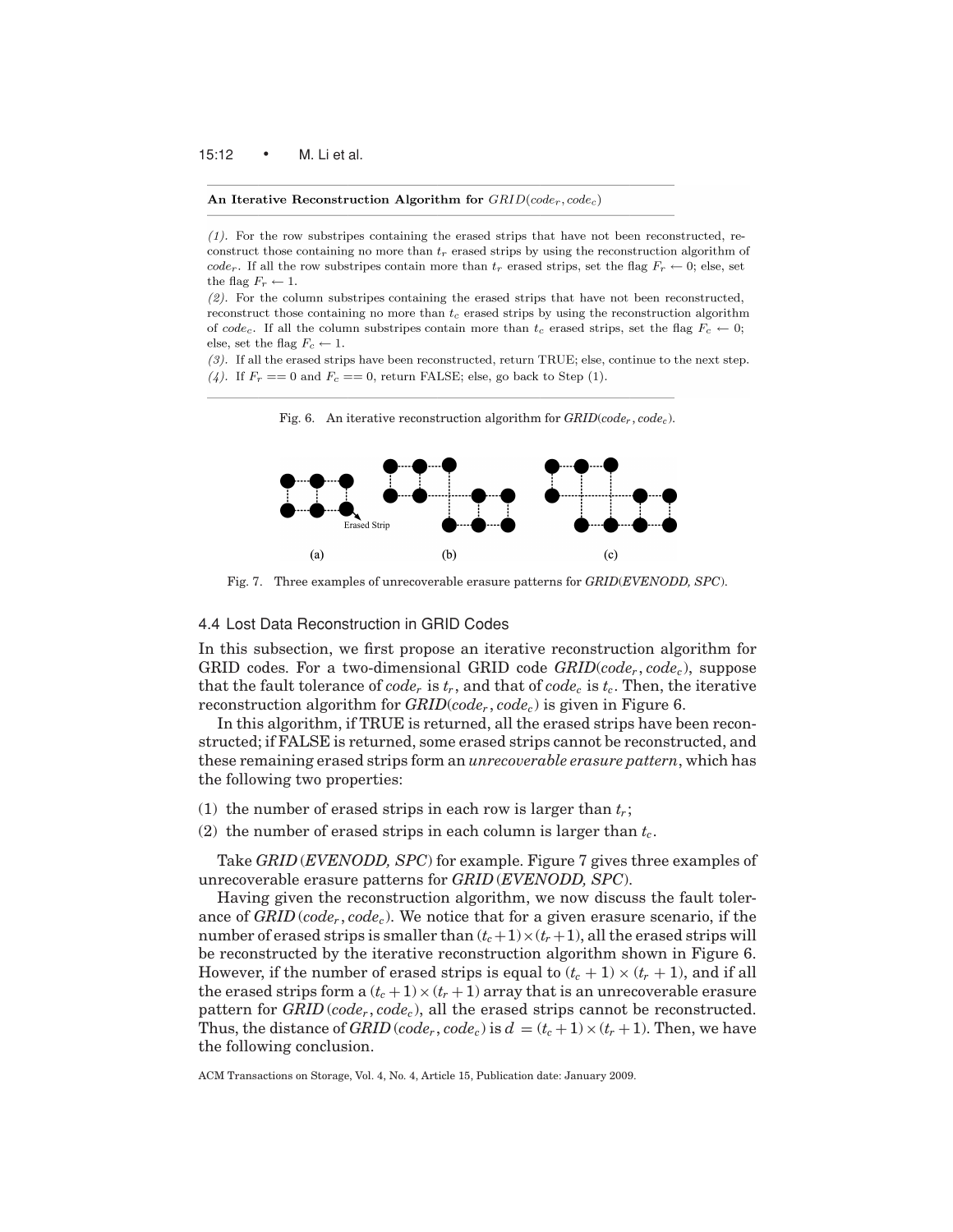#### GRID Codes: Strip-Based Erasure Codes with High Fault Tolerance • 15:13

Table III. Fault Tolerance of Some Two-Dimensional GRID Codes

| $GRID$ (code <sub>r</sub> , code <sub>c</sub> )  | <b>Fault Tolerance</b> |
|--------------------------------------------------|------------------------|
| GRID (SPC, SPC) (i.e. HVPC code)                 | $t=3$                  |
| GRID (SPC, EVENODD) or GRID (EVENODD, SPC)       | $t=5$                  |
| GRID (SPC, STAR) or GRID (STAR, SPC)             | $t=7$                  |
| $GRID(SPC, X - Code)$ or $GRID(X - Code, SPC)$   | $t=5$                  |
| GRID (EVENODD, EVENODD)                          | $t=8$                  |
| GRID (STAR, STAR)                                | $t=15$                 |
| $GRID(STAR, X - Code)$ or $GRID(X - Code, STAR)$ | $t=11$                 |

*The fault tolerance of GRID* (*coder* , *codec*) *is*

$$
t = (t_c + 1) \times (t_r + 1) - 1,\tag{4}
$$

*where*  $t_r$  *is the fault tolerance of code<sub>r</sub>, and*  $t_c$  *is that of code<sub>c</sub>.* 

# 5. FEATURES

In this section, we discuss some important features of GRID codes, including both advantages and disadvantages.

# 5.1 High Fault Tolerance

From Theorem 4.5 in Section 4.4, we can see that for a two-dimensional GRID code *GRID* (*code<sub>r</sub>*, *code<sub>c</sub>*), its fault tolerance is  $t = (t_c + 1) \times (t_r + 1) - 1$ , where  $t_r$  is the fault tolerance of  $code_r$ , and  $t_c$  is that of  $code_c$ . Table III gives the fault tolerance of some two-dimensional GRID codes. From this table, we can see that two-dimensional GRID codes can provide up to 15 fault tolerance.

Furthermore, for an any-dimensional GRID code  $GRID$  ( $code_1, code_2, \ldots,$  $code_m$ ) ( $m \geq 2$ ), we can easily deduce the following conclusion.

THEOREM 5.1. *The fault tolerance of GRID* ( $code_1, code_2, \ldots, code_m$ ) *is* 

$$
t = (t_1 + 1) \times (t_2 + 1) \times \dots \times (t_m + 1) - 1,\tag{5}
$$

*where*  $m \geq 2$ , and  $t_i$  *is the fault tolerance of code<sub>i</sub>*  $(i = 1, 2, ..., m)$ .

This theorem further shows that GRID codes can provide very high fault tolerance.

From the preceding discussions, we can see that GRID codes can provide up to 15 and even higher fault tolerance and thus are very suitable for large-scale storage systems in which the possibility of concurrent disk failures, together with multiple unrecoverable sector errors, is very remarkable.

In addition, since GRID codes are completely XOR-based non-MDS codes, they can be exploited to tolerate more faults beyond their fault tolerance by using the method proposed in Wylie and Swaminathan [2007]. Especially when applied to those storage systems that are composed of heterogeneous devices with different failure and recovery rates, GRID codes can be further exploited to work better by using the method proposed in Greenan and Wylie [2008].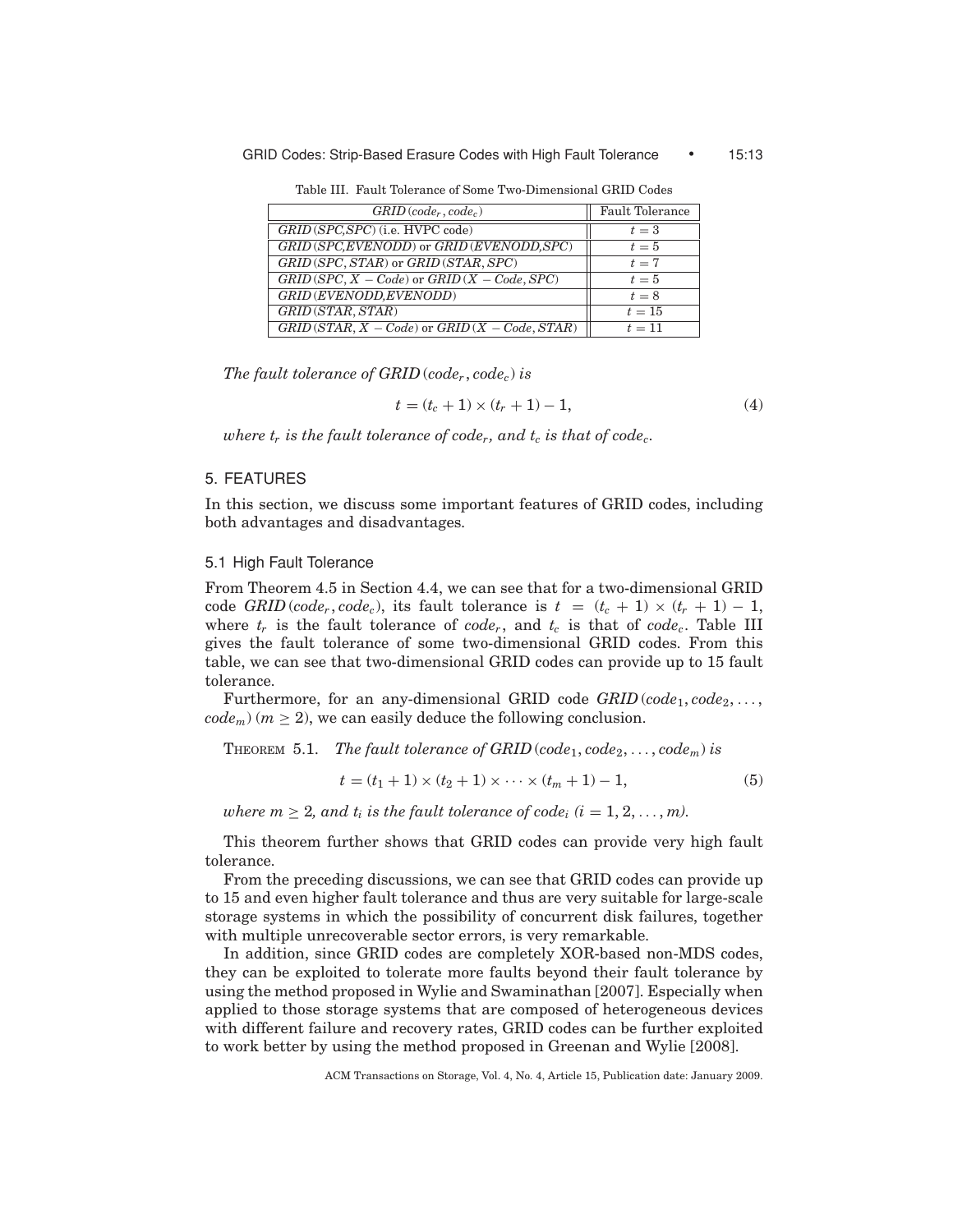

Fig. 8. Optimal storage efficiency of *GRID*(*STAR*, *STAR*) and *GRID*(*STAR*, *SPC*) in some stripe sizes. In this figure, for each stripe size *n*, the storage efficiency of each code is calculated by using the  $(n_r, n_c)$  pair with the highest storage efficiency.

# 5.2 High Storage Efficiency

For a two-dimensional GRID code *GRID* (*coder* , *codec*), according to the types of  $code_r$  and  $code_c$ , we will discuss its storage efficiency in two cases.

5.2.1 *Case* 1: *Two Horizontal Codes.* In this case, suppose that the row substripe size is  $n_r$ , and the column substripe size is  $n_c$ . Then, the stripe size of *GRID*(*code<sub>r</sub>*, *code<sub>c</sub>*) is  $n = n_r \times n_c$ . In addition, suppose that the fault tolerance of *code<sub>r</sub>* is  $t_r$ , and that of *code<sub>c</sub>* is  $t_c$ . Then, there are  $t_r \times n_c + t_c \times n_r$  $t_r \times t_c$  parity strips in each stripe. Thus, the corresponding storage efficiency is

$$
E = 1 - \frac{t_r \times n_c + t_c \times n_r - t_r \times t_c}{n}.
$$
 (6)

From this formula, we can see that *E* depends on *n*,  $n_r$ ,  $n_c$ ,  $t_r$ , and  $t_c$ , and increases with *n*.

To further understand how the storage efficiency *E* increases with the stripe size *n*, we take *GRID* (*STAR*, *STAR*) with  $t = 15$  and *GRID* (*STAR*, *SPC*) with  $t = 7$  for an example and investigate their storage efficiency in different stripe sizes. Since the stripe size is  $n = n_c \times n_r$ , we notice that for a given stripe size *n*, there sometimes exists more than one  $(n_r, n_c)$  pair. For example, for *GRID* (*STAR*, *SPC*), when  $n = 256$ , there exist four such  $(n_r, n_c)$  pairs: (8, 32),  $(16, 16)$ ,  $(32, 8)$ , and  $(64, 4)$ . For each  $(n_r, n_c)$  pair, we can calculate the corresponding storage efficiency by using Eq.  $(6)$ . In this process, we find that among these  $(n_r, n_c)$  pairs, the one in which the value of  $n_r/n_c$  is closer to that of  $t_r/t_c$ has higher storage efficiency. In practice, we will always choose the  $(n_r, n_c)$  pair with the highest storage efficiency. Figure 8 gives the optimal storage efficiency of *GRID* (*STAR*, *STAR*) and *GRID* (*STAR*, *SPC*) in some stripe sizes. From this figure, we can make the following observations.

—The storage efficiency of a GRID code increases with the stripe size and can increase to a very high level, even higher than 80%.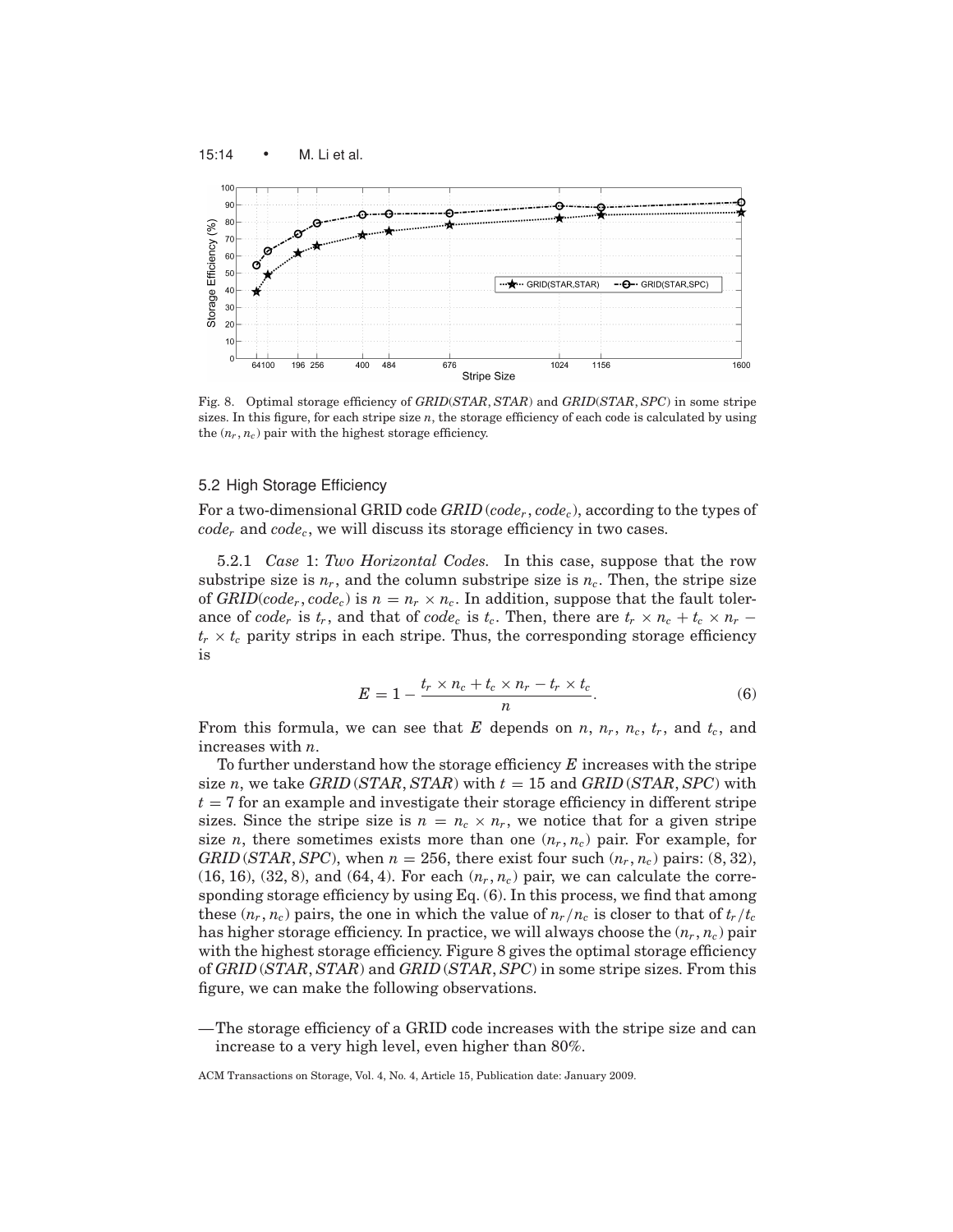

Fig. 9. Storage efficiency of *GRID* (*SPC*, *X* − *Code*) and *GRID* (*STAR*, *X* − *Code*).

—The GRID code with higher fault tolerance always has lower storage efficiency than that with lower fault tolerance. This shows a trade-off between fault tolerance and storage efficiency.

5.2.2 *Case* 2: *One Horizontal Code and One Vertical Code.* In this case, suppose that the stripe size and fault tolerance of the horizontal code are *nh* and  $t<sub>h</sub>$ , respectively, and those of the vertical code are  $n<sub>v</sub>$  and  $t<sub>v</sub>$ , respectively. It is clear that there are  $t_h \times n_v$  parity strips encoded by the horizontal code. Thus, the number of parity elements contained in these  $t_h \times n_v$  parity strips is  $s \times t_h \times n_v$ . In addition, in the remaining  $(n_h - t_h) \times n_v$  strips that are encoded by the vertical code, there are  $t_v \times (n_h - t_h) \times n_v$  parity elements. Then, there are  $s \times t_h \times n_v + t_v \times (n_h - t_h) \times n_v$  parity elements in total. Thus, the corresponding storage efficiency is  $E = 1 - \frac{\tilde{s} \times t_h \times n_v + t_v \times (n_h - t_h) \times n_v}{s \times n_h \times n_v}$ , which is equivalent to

$$
E = 1 - \frac{s \times t_h + t_v \times n_h - t_h \times t_v}{s \times n_h}.
$$
\n<sup>(7)</sup>

From this formula, we can see that *E* depends on *s*,  $n_h$ ,  $t_h$ , and  $t_v$ , and increases with *s* and *nh*.

To further understand how the storage efficiency *E* increases with the strip size *s* and the stripe size of the horizontal code  $n_h$ , we take *GRID* (*SPC*, *X* – *Code*) and *GRID* (*STAR*, *X* −*Code*) as an example and discuss their storage efficiency, respectively.

In *GRID* (*SPC,X-Code*), *s* should be a prime number that is larger than  $t_v$ ,  $n_h$ is  $n_r$  that should meet  $n_h \geq 3$ ,  $t_h = 1$ , and  $t_v = 2$ . Thus, the storage efficiency of *GRID* (*SPC*, *X* – *Code*) is  $E = 1 - \frac{s \times 1 + 2 \times n_r - 1 \times 2}{s \times n_r} = 1 - \frac{s + 2n_r - 2}{s \times n_r}$ , where *s* is a prime number that is larger than 2, and  $n_r \geq 3$ . Figure 9(a) gives the storage efficiency of *GRID* (*SPC*, *X* − *Code*) in some scenarios with different strip sizes and different row substripe sizes. From this figure, we can see that the storage efficiency of *GRID* (*STAR*, *X* − *Code*) increases with the strip size and the row substripe size and can increase to a very high level, even higher than 80%.

ACM Transactions on Storage, Vol. 4, No. 4, Article 15, Publication date: January 2009.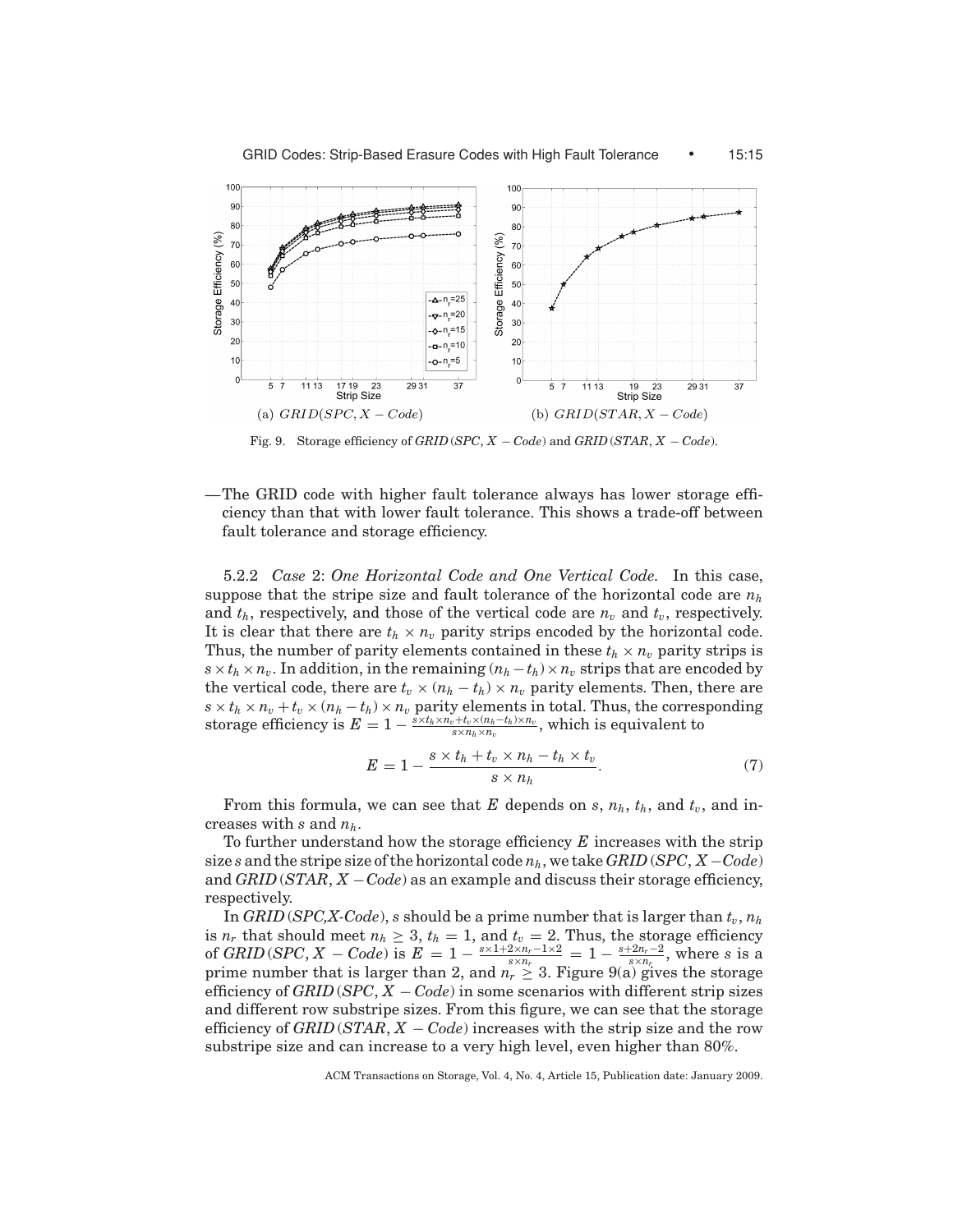#### 15:16 • M. Li et al.

In *GRID* (*STAR*,  $X - Code$ ), *s* should be a prime number that is larger than  $t_v$ ,  $n_h = s + 3$ ,  $t_h = 3$ , and  $t_v = 2$ . Thus, the storage efficiency of *GRID* (*STAR*, *X* − *Code*) is  $E = 1 - \frac{s \times 3 + 2 \times (s+3) - 3 \times 2}{s \times (s+3)} = 1 - \frac{5}{s+3}$ , where *s* is a prime number that is larger than 2. Figure 9(b) gives the storage efficiency of *GRID* (*STAR*, *X* −*Code*) in some strip sizes. From this figure, we can see that the storage efficiency of *GRID* (*STAR*, *X* −*Code*) increases with the strip size and can increase to a very high level, even higher than 80%.

From what we have discussed in this subsection, we can see that twodimensional GRID codes often provide high storage efficiency, and in some scenarios their storage efficiency can reach up to 80% and even higher. This advantage can become very remarkable when they are applied in large-scale storage systems.

Furthermore, for higher-dimensional GRID codes, we can easily deduce similar conclusions.

## 5.3 Optimal Small-Write Performance

Poor small-write performance is one of the primary challenges in the design of erasure-coded storage systems. We thus discuss the small-write performance of GRID codes in this subsection.

As we know, in erasure codes, for a given fault tolerance *t*, the theoretical lower bound of the data out-degree is *t*, and the corresponding lower bound of the number of I/Os involved in each small-write is  $2(t + 1)$  (here, the smallwrite operation is performed by a read-modify-write process). Thus, to provide good small-write performance, in the construction of GRID codes, we always choose those codes with the property that the data out-degree is equal to the fault tolerance. Examples of such codes are SPC codes, EVENODD, STAR, and X-code.

In a two-dimensional GRID code *GRID* (*code<sub>r</sub>*, *code<sub>c</sub>*), we can deduce that the data out-degree is  $(t_c + 1) \times (t_r + 1) - 1$ , which is equal to the fault tolerance *t*. Thus, there are only  $2(t + 1)$  I/Os involved in each small write. Therefore, *GRID* (*coder* , *codec*) provides optimal small-write performance.

Similarly, for higher-dimensional GRID codes, we can easily deduce the same conclusion.

# 5.4 Low Reconstruction Cost

In GRID codes, when *t* strips are erased in a stripe, a host can reconstruct them by using the iterative reconstruction algorithm developed in Section 4.4. In this process, the host only needs to read those substripes that contain the *t* erased strips. Thus, the number of I/Os involved in this process is often much smaller than the stripe size *n*. As we know, in most existing erasure codes, such as Reed-Solomon codes [Reed and Solomon 1960], when *t* strips are erased in a stripe, the host needs to read all the remaining strips to reconstruct them and then write the reconstructed data back to the disks, and this process can involve *n* I/Os. Thus, when *t* strips are erased in a stripe, compared with these existing codes, GRID codes have a significant advantage with respect to reconstruction cost. Similarly, when fewer than *t* strips are erased in a stripe, we can easily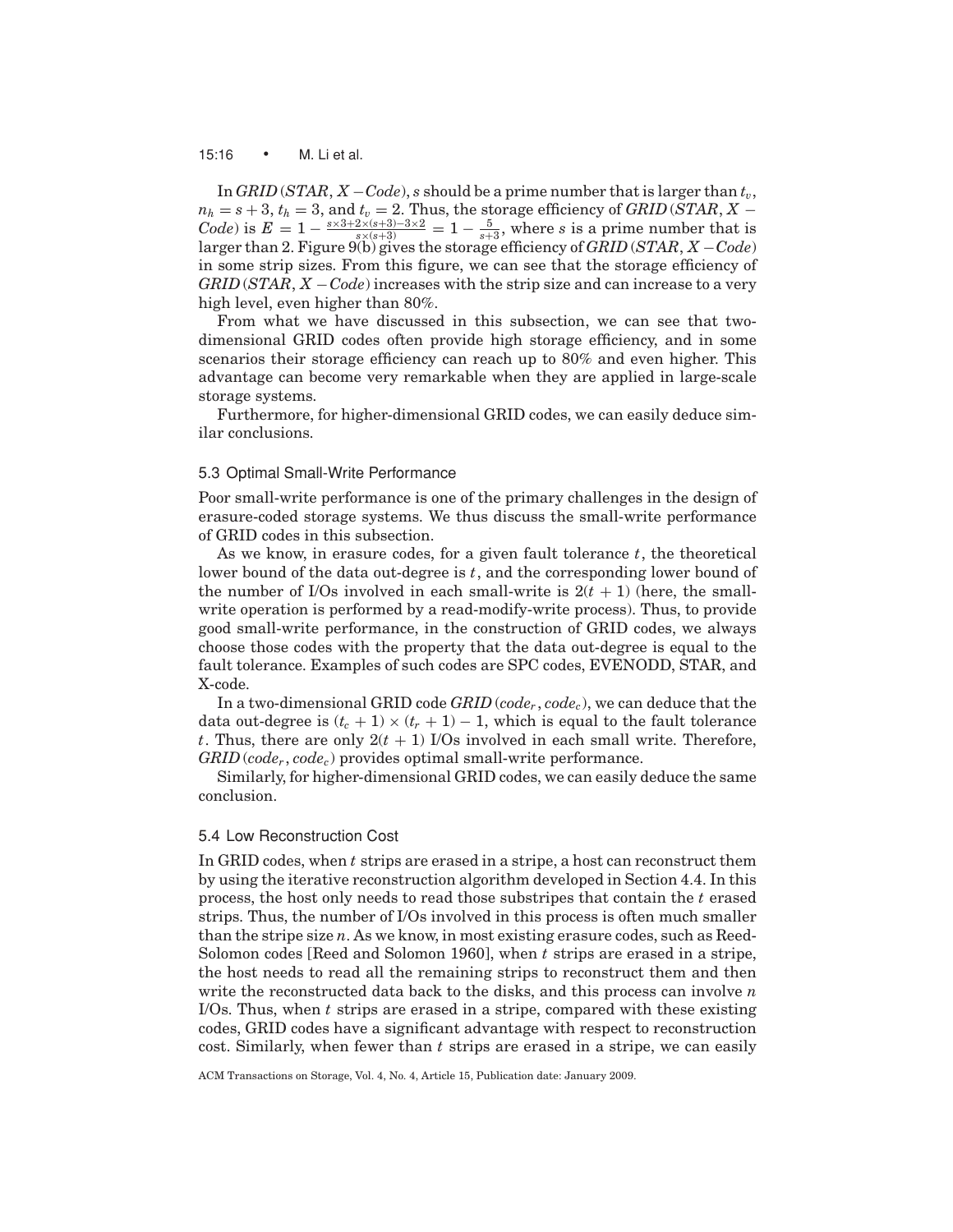deduce the same conclusion. Therefore, when some strips are erased in a stripe, GRID codes often have low reconstruction cost.

## 5.5 Localization Effects

In GRID codes, each stripe consists of substripes, and each substripe is encoded by its own code. Thus, we can deduce that the data out-degree and parity indegree of a GRID code are often much smaller than its stripe size, providing proof of both a localized write-lock zone and a localized reconstruction zone. Therefore, in GRID codes, many operations, such as small-write operations and reconstruction operations, have localization effects.

# 5.6 Flexibilities and Restrictions

There are some flexibilities and restrictions in GRID codes. We discuss them as follows.

5.6.1 *Flexibilities in the Construction of GRID Codes.* There are some flexibilities in the construction of GRID codes. From Table III, we can see that for a given fault tolerance, there sometimes exists more than one kind of GRID code. For example, for  $t = 5$ , there exist four kinds of GRID codes, namely *GRID* (*SPC, EVENODD*), *GRID* (*EVENODD, SPC*), *GRID* (*SPC*, *X* − *Code*), and *GRID* (*X* − *Code*, *SPC*). Moreover, as mentioned in Section 4.3, for a GRID code *GRID* (*coder* , *codec*), if the two codes *coder* and *codec* are both horizontal codes, there always exist two kinds of stripe layouts. One such example is *GRID* (*EVENODD, SPC*), of which the two kinds of stripe layouts are shown in Figure 4. In practice, we can make our decisions on choosing which GRID code and which stripe layout according to the requirements of the practical systems.

5.6.2 *Restrictions on the Stripe Layouts of GRID Codes.* There are some restrictions on the stripe layouts of GRID codes. We take a two-dimensional GRID code *GRID* (*code<sub>r</sub>*, *code<sub>c</sub>*) as an example. The stripe size *n* should be  $n =$  $n_r \times n_c$ , where  $n_r$  and  $n_c$  are the row substripe size and column substripe size, respectively. In addition, the strip size of *coder* should be equal to that of *codec*. Moreover, as shown in Table I, there are sometimes some restrictions on the stripe sizes of *coder* and *codec* (though we can simply assume that there are more disks that have all zeros without affecting the encoding and decoding procedures [Blaum and Menon 1995]). From this example, we can see that in GRID codes, there are some restrictions on the stripe size and strip size, which can together determine the stripe layouts.

5.6.3 *Restrictions on the Fault Tolerance of GRID Codes.* In addition, there are also some restrictions on the fault tolerance of GRID codes. From Theorem 5.1, we can see that for a GRID code  $GRID (code_1, code_2, \ldots, code_m)$  $(m \ge 2)$ , its fault tolerance is  $t = (t_1 + 1) \times (t_2 + 1) \times \cdots \times (t_m + 1) - 1$ , where  $t_i$  is the fault tolerance of  $code_i$   $(i = 1, 2, ..., m)$ . Thus, we can deduce the following conclusion.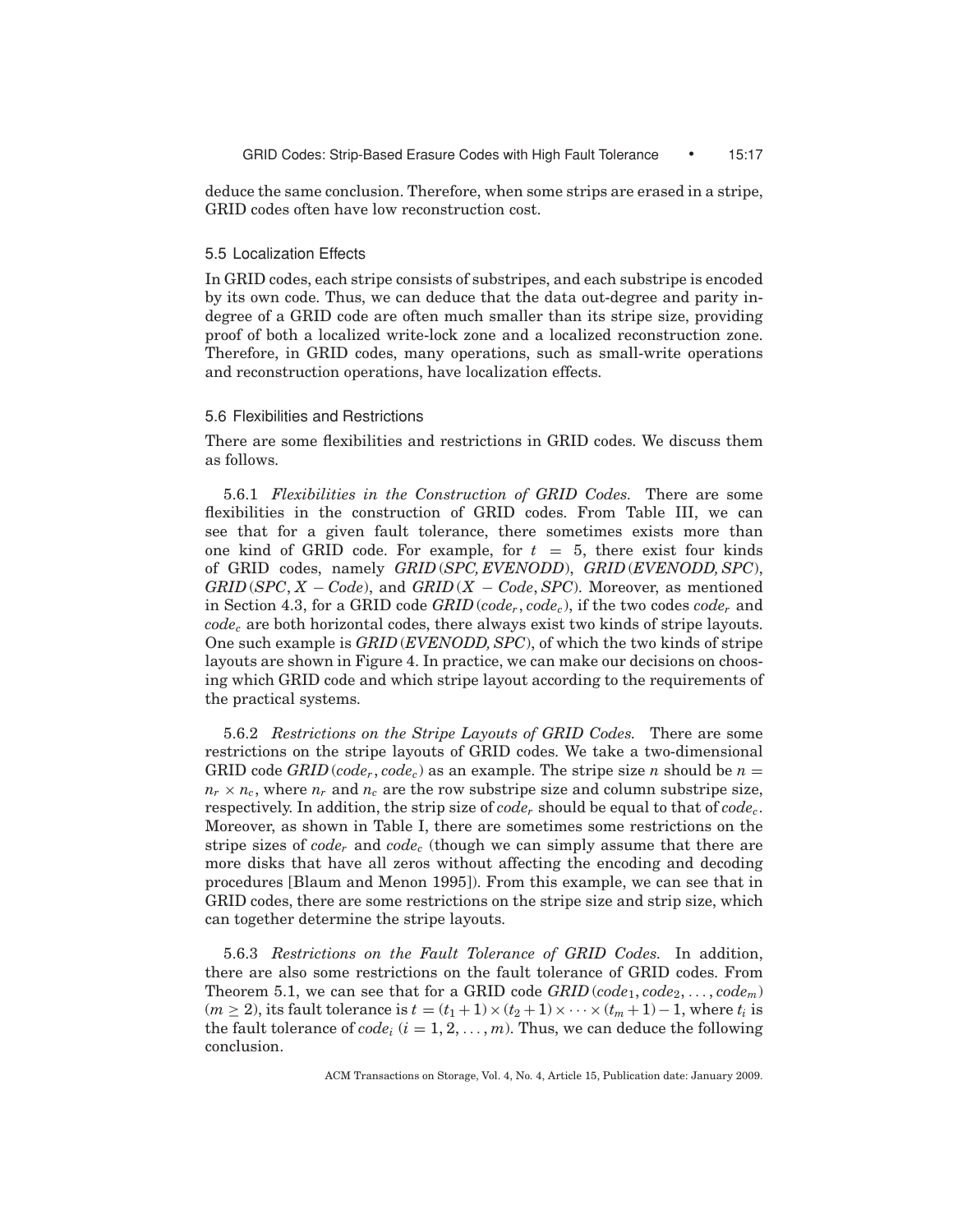## 15:18 • M. Li et al.

|  |  | Table IV. GRID Codes vs. Reed-Solomon Codes |  |
|--|--|---------------------------------------------|--|
|  |  |                                             |  |

|                       | <b>Fault Tolerance</b>                                                   | Storage Efficiency | Operation                  |
|-----------------------|--------------------------------------------------------------------------|--------------------|----------------------------|
| <b>GRID</b> Codes     | $t = (t_1 + 1) \times (t_2 + 1) \times$<br>$\cdots \times (t_m + 1) - 1$ | Non-optimal        | XOR                        |
| Reed-Solomon<br>Codes | Arbitrary                                                                | Optimal            | Finite field<br>arithmetic |

**THEOREM** 5.2. *There is no GRID code with the fault tolerance*  $t^*$  *when*  $t^* + 1$ *is a prime number.*

For example, there is no GRID code with the fault tolerance 10 because  $10 + 1 = 11$  is a prime number.

In practice, for a given fault tolerance, if there is no GRID code with this fault tolerance, we always choose a GRID code with a higher fault tolerance.

# 6. COMPARISONS

We compare GRID codes with other existing erasure codes in this section.

# 6.1 GRID Codes vs. Reed-Solomon Codes

Table IV compares GRID codes with Reed-Solomon codes [Reed and Solomon 1960; Roth and Lempel 1989]. From this table, we can see that the primary advantage of GRID codes over Reed-Solomon codes is that the former require simpler operations. As mentioned in Plank [2005], the bandwidth of XOR (often 3 GB/s) is much higher than that of multiplication over the Galois field *GF*(2*<sup>w</sup>*) (e.g., 150 MB/s over *GF*(216)). Therefore, GRID codes can have much better performance than Reed-Solomon codes.

# 6.2 GRID Codes vs. Parity Array Codes

Table V compares GRID codes with parity array codes. From this table, we can make the following observations.

- —Compared with EVENODD [Blaum and Menon 1995], RDP codes [Corbett and Sankar 2004], STAR [Huang and Xu 2005], Liberation codes [Plank 2008], and X-code [Xu and Bruck 1999], which are MDS codes and are completely based on simple XOR operations, GRID codes can provide much higher fault tolerance.
- —Compared with WEAVER codes [Hafner 2005], which are completely based on simple XOR operations and can provide high fault tolerance, GRID codes can provide higher fault tolerance and higher storage efficiency.
- —Compared with the generalizations of EVENODD [Blaum and Vardy 2001, 1996] and Feng's codes [Feng and Shen 2005a, 2005b], which are MDS codes and can provide high fault tolerance, GRID codes require simpler operations and thus can have better performance.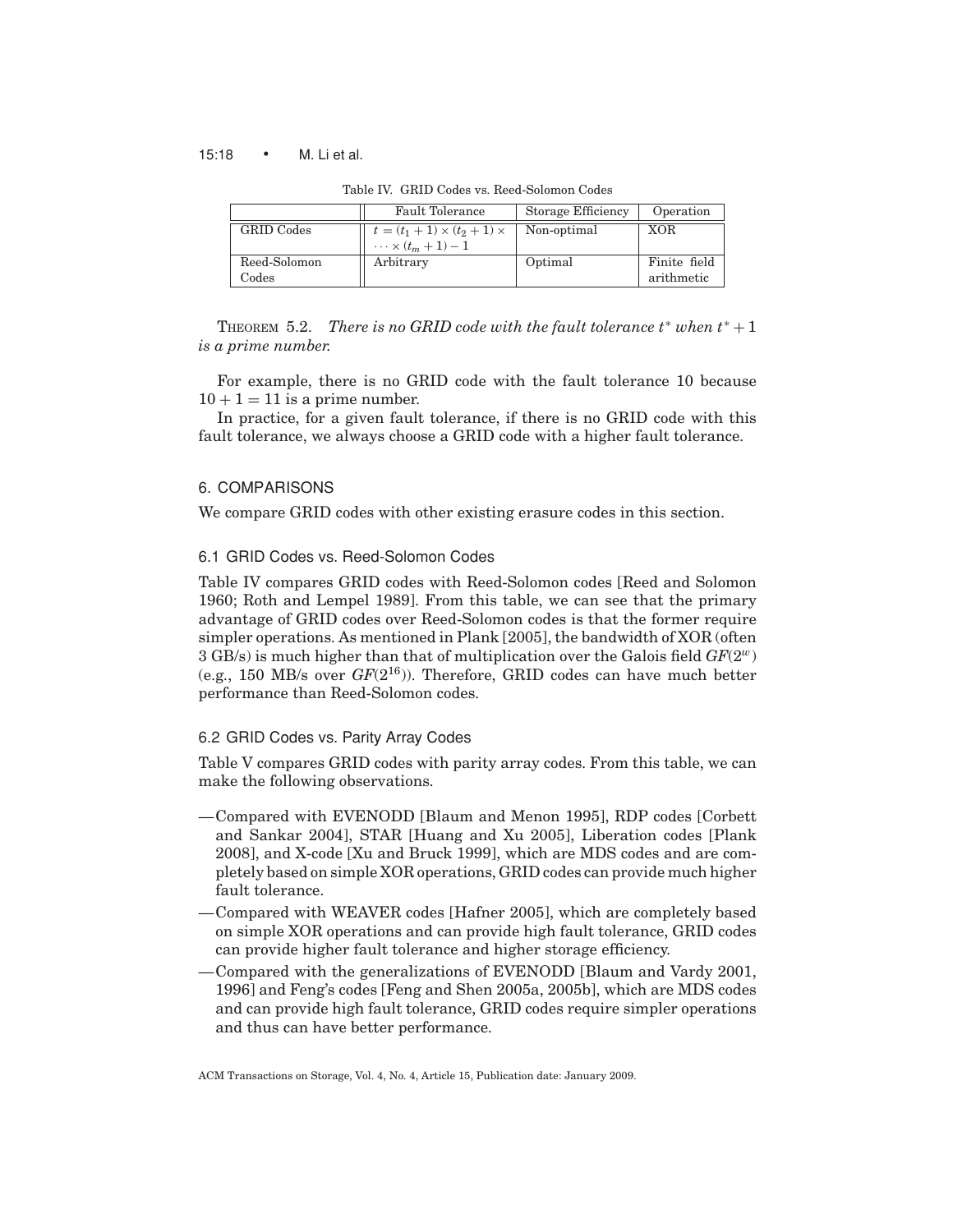|                     | Fault Tolerance                         | Storage Efficiency  | Operation  |
|---------------------|-----------------------------------------|---------------------|------------|
| <b>GRID Codes</b>   | Up to 15 and even higher                | Non-optimal         |            |
| <b>EVENODD</b>      | $\overline{2}$                          |                     |            |
| RDP Codes           | $\overline{2}$                          |                     |            |
| <b>STAR</b>         | 3                                       | Optimal             | <b>XOR</b> |
| Liberation          | $\mathcal{D}_{\mathcal{A}}$             |                     |            |
| Codes               |                                         |                     |            |
| X-Code              | $\mathbf{2}$                            |                     |            |
| <b>GRID</b> Codes   | Up to 15 and even higher                | Up to 80% and even  |            |
|                     |                                         | higher              |            |
| <b>WEAVER Codes</b> | Up to $12$                              | Not higher than 50% | <b>XOR</b> |
| <b>GRID</b> Codes   | $t = (t_1 + 1) \times (t_2 + 1) \times$ | Non-optimal         | <b>XOR</b> |
|                     | $\cdots \times (t_m + 1) - 1$           |                     |            |
| Generalizations     | From 3 to 8                             | Optimal             | Ring       |
| of EVENODD          |                                         |                     | arithmetic |
| Feng's Codes        | Arbitrary                               |                     |            |

Table V. GRID Codes vs. Parity Array Codes

# 6.3 GRID Codes vs. Parity Check Codes

GRID codes and parity check codes [Rubinoff 1961; Wong and Shea 2001; Anne and Latifi 2004] are both completely XOR-based codes. We compare their fault tolerance and storage efficiency in the following content.

We first compare their fault tolerance. We take two-dimensional strip-based codes as an example. The fault tolerance of horizontal and vertical parity check (HVPC) code is 3, while that of a two-dimensional GRID code can be up to 15 and perhaps higher. Thus, we can easily deduce that GRID codes always have higher fault tolerance than parity check codes.

We now compare their storage efficiency. We take a three-dimensional parity check (3DPC) code [Wong and Shea 2001] and a GRID code *GRID* (*STAR, SPC*), both with 7 fault tolerance, as an example. Figure 10 gives their optimal storage efficiency in some stripe sizes. In this figure, all the values of storage efficiency are calculated in the same manner as in Figure 8. From this figure, we can see that *GRID* (*STAR*, *SPC*) has higher storage efficiency than 3DPC. Thus, we can deduce that GRID codes always have higher storage efficiency than parity check codes.

# 6.4 GRID Codes vs. LDPC Codes

Low-density parity check (LDPC) codes [Gallager 1962; Luby and Spielman 2001] were originally designed for communication channels, but have recently been studied in the context of storage applications over wide-area networks [Plank and Thomason 2004, 2005]. Good LDPC codes with high fault tolerance and near-optimal storage efficiency often have highly irregular structures. Compared with these codes, GRID codes have very regular structures and thus can be more easily implemented in storage systems.

From what we have discussed in this section, we can see that GRID codes have attractive advantages over many existing erasure codes.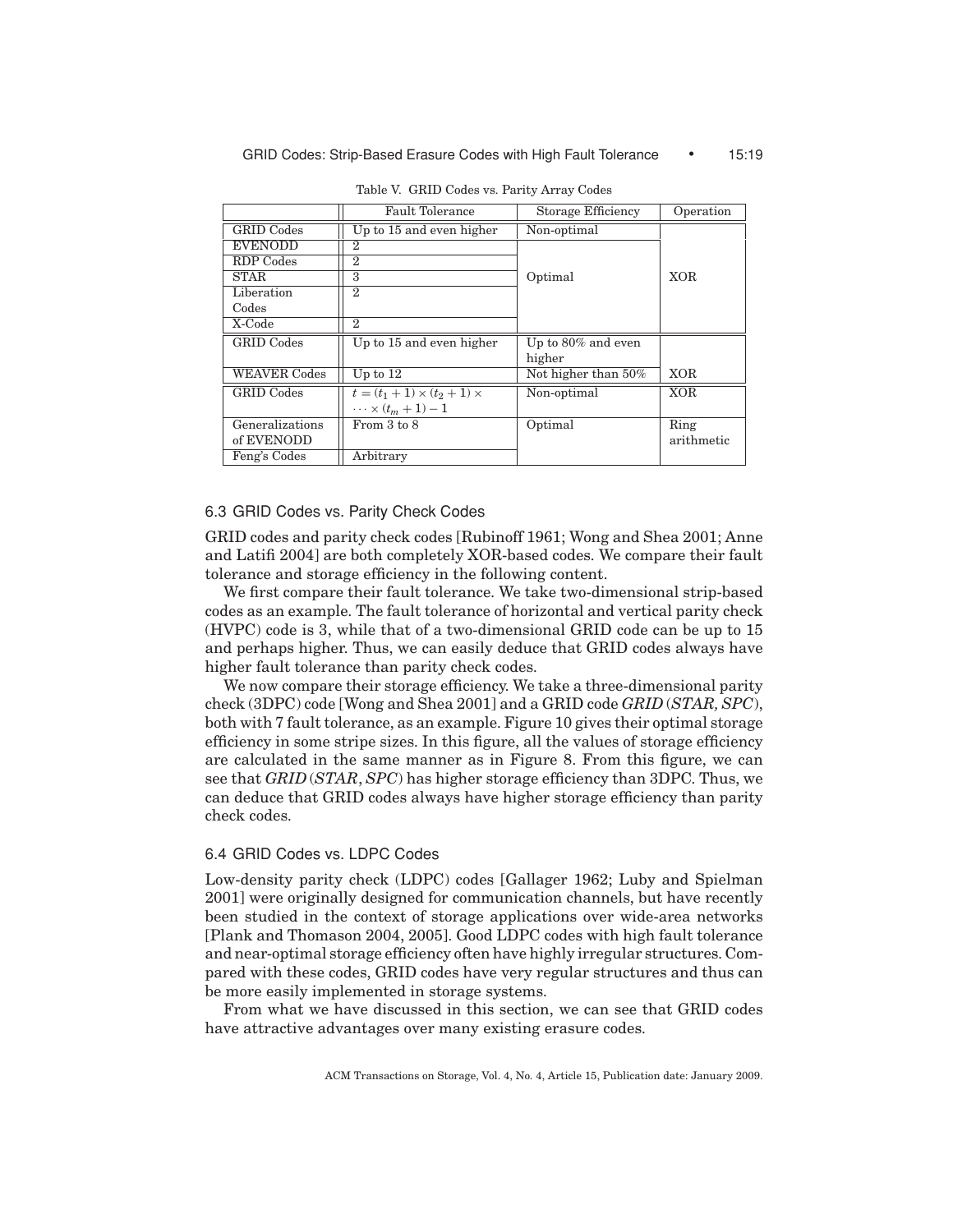15:20 • M. Li et al.



Fig. 10. Optimal storage efficiency of *GRID*(*STAR*, *SPC*) and 3DPC in some stripe sizes.

- —They are completely XOR-based and have very regular structures, ensuring easy implementation;
- —they can provide up to 15 and even higher fault tolerance; and
- —their storage efficiencies can reach up to 80% and even higher.

All these advantages make GRID codes more suitable for large-scale storage systems.

# 7. CONCLUSIONS

This article has presented a new family of erasure codes with high fault tolerance, named GRID codes. They are called such because they are a family of strip-based codes whose strips are arranged into multi-dimensional grids. These codes have several significant features: (a) They are completely XORbased and have very regular structures, ensuring easy implementation; (b) they can provide up to 15 and even higher fault tolerance; (c) although they are not Maximum Distance Separable (MDS) codes, their storage efficiency can reach up to 80% and even higher; (d) they provide optimal small-write performance; (e) they often have low reconstruction cost; (f) their operations, such as smallwrite operations and reconstruction operations, have localization effects;  $(g)$ there are some flexibilities in their construction and also some restrictions on their stripe layouts and fault tolerance. GRID codes provide the designers of storage systems with good trade-offs among fault tolerance, performance, and storage efficiency. All the features make GRID codes more suitable for any large-scale storage system with the requirements of high fault tolerance, high performance, and high storage efficiency.

It is to be noted that besides the GRID codes whose strips are arranged into multi-dimensional grids, there could be other kinds of strip-based codes whose strips could be arranged into other geometrical shapes. Hence, one of our future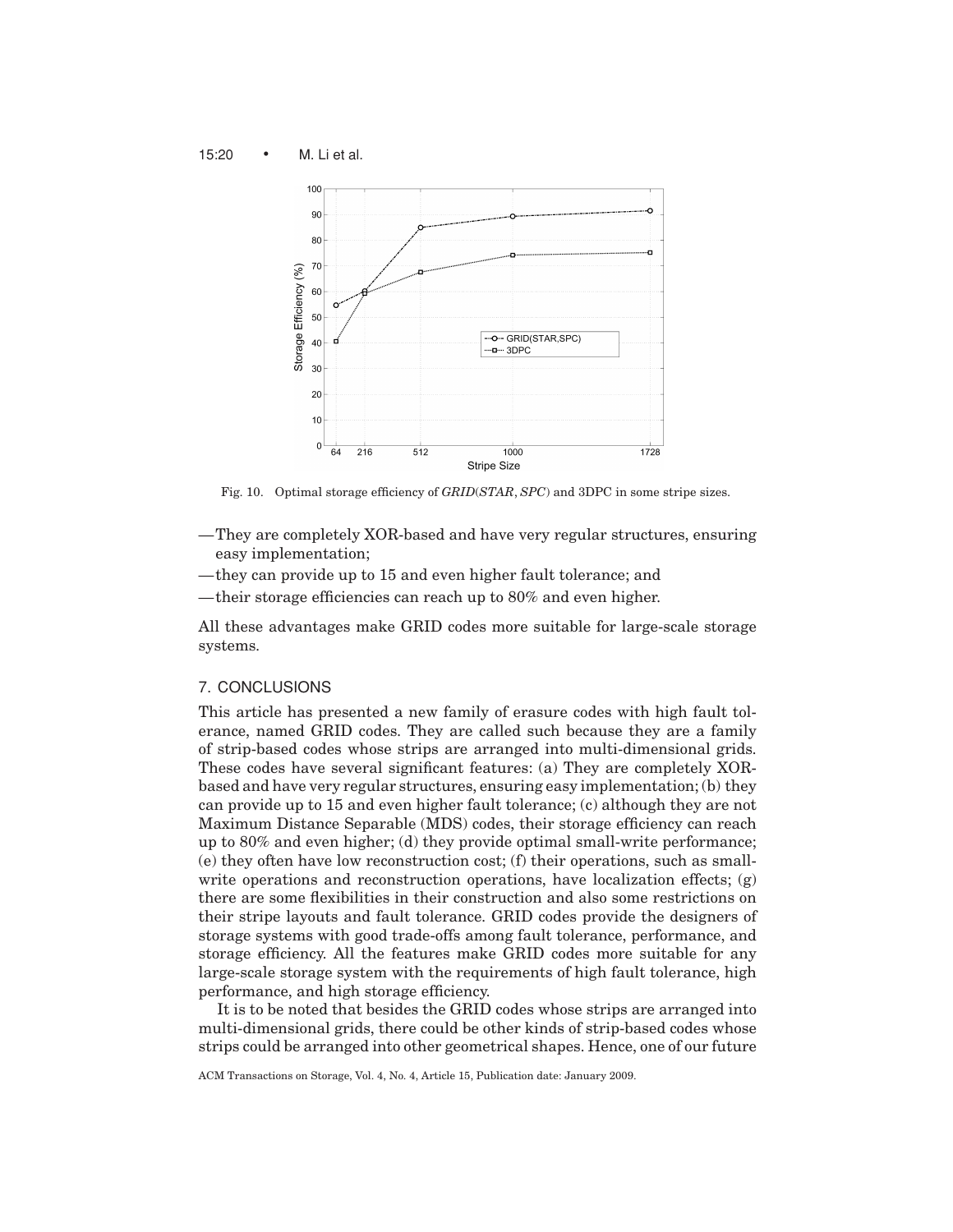research directions is to exploit other geometrical shapes for constructing new kinds of strip-based codes.

#### **REFERENCES**

- AGUILERA, M. K., JANAKIRAMAN, R., AND XU, L. 2005. Using erasure codes efficiently for storage in a distributed system. In *Proceedings of the Annual IEEE/IFIP International Conference on Dependable Systems and Networks (DSN'05)*, 336–345.
- ANNE, N. B., THIRUNAVUKKARASU, U., AND LATIFI, S. 2004. Three and four-dimensional parity-check codes for correction and detection of multiple errors. In *Proceedings of the International Conference on Information Technology: Coding and Computing (ITCC),* vol. 2. IEEE Computer Society, 840–845.
- BAIRAVASUNDARAM, L. N., GOODSON, G. R., PASUPATHY, S., AND SCHINDLER, J. 2007. An analysis of latent sector errors in disk drives. In *Proceedings of the ACM SIGMETRICS International Conference on Measurement and Modeling of Computer Systems*. ACM Press, New York, 289– 300.
- BLAUM, M., BRADY, J., BRUCK, J., MENON, J., AND VARDY, A. 2001. The EVENODD code and its generalization: An efficient scheme for tolerating multiple disk failures in RAID architectures. In *High Performance Mass Storage and Parallel I/O: Technologies and Applications,* 187–208.
- BLAUM, M., BRUCK, J. AND VARDY, A. 1996. MDS array codes with independent parity symnbols. *IEEE Trans. Inf. Theory 42*, 2, 529–542.
- BLAUM, M., BRADY, J., BRUCK, J., AND MENON, J. 1995. EVENODD: An efficient scheme for tolerating double disk failures in RAID architectures. *IEEE Trans. Comput. 44*, 2, 192–202.
- BLOEMER, J., KALFANE, M., KARP, R., KARPINSKI, M., LUBY, M., AND ZUCKERMAN, D. 1995. An XORbased erasure resilient coding scheme. Tech. rep. TR-95-048, International Computer Science Institute, Berkeley, California.
- CHEN, P. M., LEE, E. K., GIBSON, G. A., KATZ, R. H., AND PATTERSON, D. A. 1994. RAID: High-Performance, reliable secondary storage. *ACM Comput. Surv. 26*, 2, 145–185.
- COLLINS, R. L. AND PLANK, J. S. 2005. Assessing the performance of erasure codes in the wide-area. In *Proceedings of the Annual IEEE/IFIP International Conference on Dependable Systems and Networks (DSN'05)*, 182–187.
- CORBETT, P., ENGLISH, B., GOEL, A., GRCANAC, T., KLEIMAN, S., LEONG, J., AND SANKAR, S. 2004. Row-Diagonal parity for double disk failure correction. In *Proceedings of the 3rd USENIX Conference on File and Storage Technologies (FAST'04).* USENIX Association, 1–14.
- FENG, G.-L., DENG, R. H., BAO, F., AND SHEN, J. C. 2005a. New efficient MDS array codes for RAID, Part I. Reed-Solomon-Like codes for tolerating three disk failures. *IEEE Trans. Comput. 54*, 9, 1071–1080.
- FENG, G.-L., DENG, R. H., BAO, F., AND SHEN, J. C. 2005b. New efficient MDS array codes for RAID, Part II. Rabin-Like codes for tolerating multiple (greater than or equal to 4) disk failures. *IEEE Trans. Comput. 54*, 12, 1473–1483.
- FRøLUND, S. MERCHANT, A., SAITO, Y., SPENCE, S., AND VEITCH, A. 2004. A decentralized algorithm for erasure-coded virtual disks. In *Proceedings of the Annual IEEE/IFIP International Conference on Dependable Systems and Networks (DSN'04),* 125–134.
- GALLAGER, R. G. 1962. Low density parity check codes. *IRE Trans. Inf. Theory 8*, 1, 21–28.
- GOODSON, G. R., WYLIE, J. J., GRANGER, G. R., AND REITER, M. K. 2004. Efficient Byzantine-tolerant erasure-coded storage. In *Proceedings of the Annual IEEE/IFIP International Conference on Dependable Systems and Networks (DSN'04),* 135–144.
- GREENAN, K. M., MILLER, E. L., AND WYLIE, J. J. 2008. Reliability of flat XOR-based erasure codes on heterogeneous devices. In *Proceedings of the 38th Annual IEEE/IFIP International Conference on Dependable Systems and Networks (DSN'08).* IEEE Computer Society, 147–156.
- HAFNER, J. L. 2006. Hover erasure codes for disk arrays. In *Proceedings of the Annual IEEE/IFIP International Conference on Dependable Systems and Networks (DSN'06).* IEEE Computer Society, 217–226.
- HAFNER, J. L. 2005. Weaver codes: Highly fault tolerant erasure codes for storage systems. In *Proceedings of the 4th USENIX Conference on File and Storage Technologies (FAST'05).* USENIX Association, 211–224.